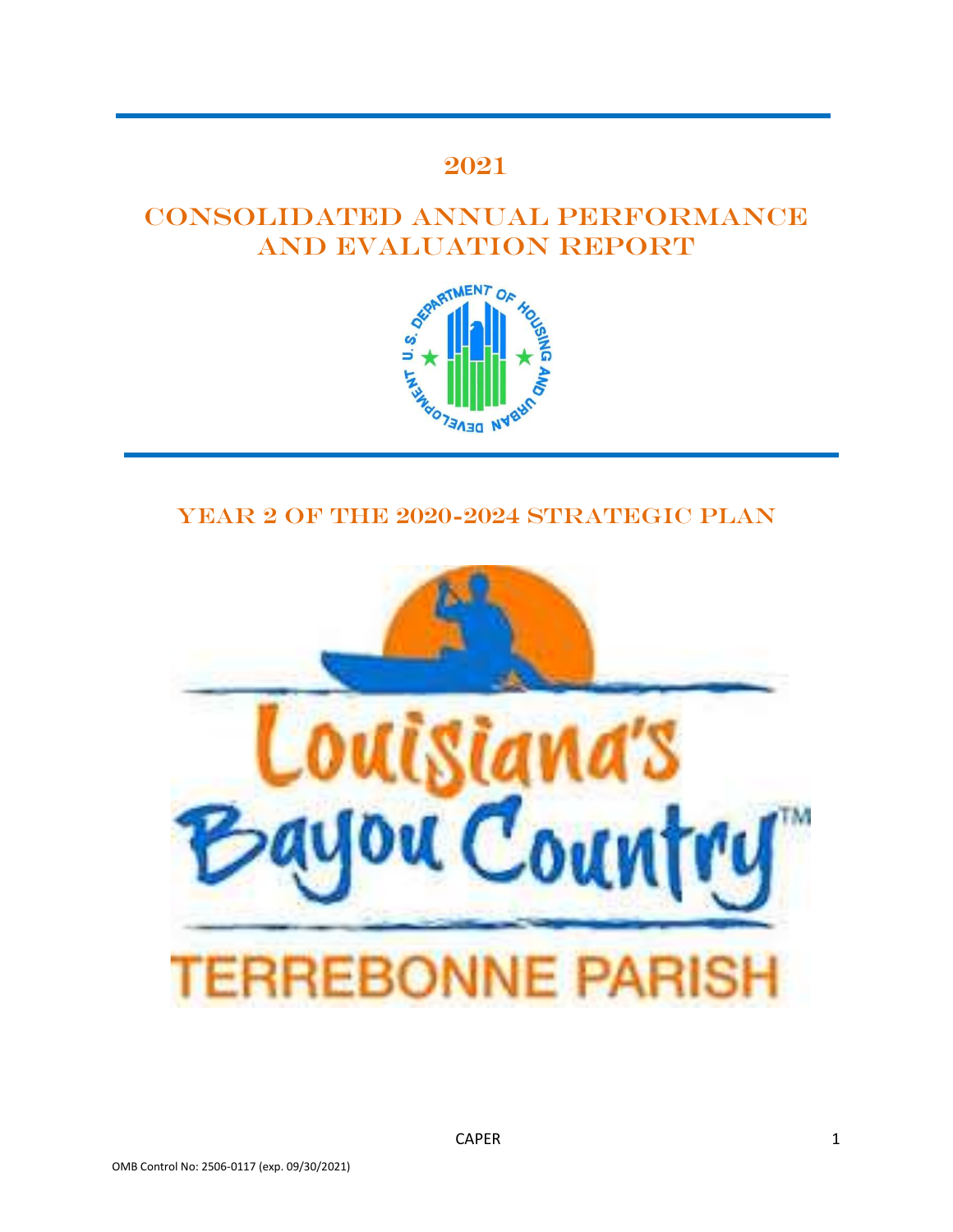# CR-05 - Goals and Outcomes

# Progress the jurisdiction has made in carrying out its strategic plan and its action plan. 91.520(a)

This could be an overview that includes major initiatives and highlights that were proposed and executed throughout the program year.

Terrebonne Parish Consolidated Government's 2020 - 2024 Consolidated Plan and 2021 Annual Action Plan goals include the provision of temporary housing and supportive services for persons experiencing homelessness, transitional housing that includes rental subsidies for persons working toward self-sufficiency, development of single-family affordable housing, sustainability of homeownership by providing home repair assistance and supporting the Head Start Program by supplementing the cost of service delivery. Program goals met or exceeded expectations, with the exception of the Housing Rehabilitation Program and the Community Development Housing Organization (single-family housing) Program, due to COVID-19, inflation, lack of materials and Hurricane Ida. Terrebonne Parish Consolidated Government also utilized CDBG-CV funds to help prevent, prepare for and respond to the corona virus through a local foodbank and homeless prevention/emergency payments.

# Comparison of the proposed versus actual outcomes for each outcome measure submitted with the consolidated plan and explain, if applicable, why progress was not made toward meeting goals and objectives. 91.520(g)

Categories, priority levels, funding sources and amounts, outcomes/objectives, goal outcome indicators, units of measure, targets, actual outcomes/outputs, and percentage completed for each of the grantee's program year goals.

| Goal                                                        | Category                                | Indicator                                                                                   | Unit of<br><b>Measure</b>    | <b>Expected</b><br><b>Strategic</b><br><b>Plan</b> | Actual<br><b>Strategic</b><br><b>Plan</b> | Percent<br>Complete | <b>Expected</b><br>Program<br>Year | Actual<br>Program<br>Year | Percent<br>Complete |
|-------------------------------------------------------------|-----------------------------------------|---------------------------------------------------------------------------------------------|------------------------------|----------------------------------------------------|-------------------------------------------|---------------------|------------------------------------|---------------------------|---------------------|
| Community<br>Development<br><b>Housing</b><br>Organizations | Affordable<br><b>Housing</b>            | Rental units<br>constructed                                                                 | Household<br>Housing<br>Unit | 3                                                  | 0                                         | 0.00%               | $\mathbf{1}$                       | 0                         | 0.00%               |
| <b>Head Start</b><br>Operations                             | Non-Housing<br>Community<br>Development | Public service<br>activities other than<br>Low/Moderate<br>Income Housing<br><b>Benefit</b> | Persons<br>Assisted          | 1200                                               | 238                                       | 20.00%              | 200                                | 238                       | 119.00%             |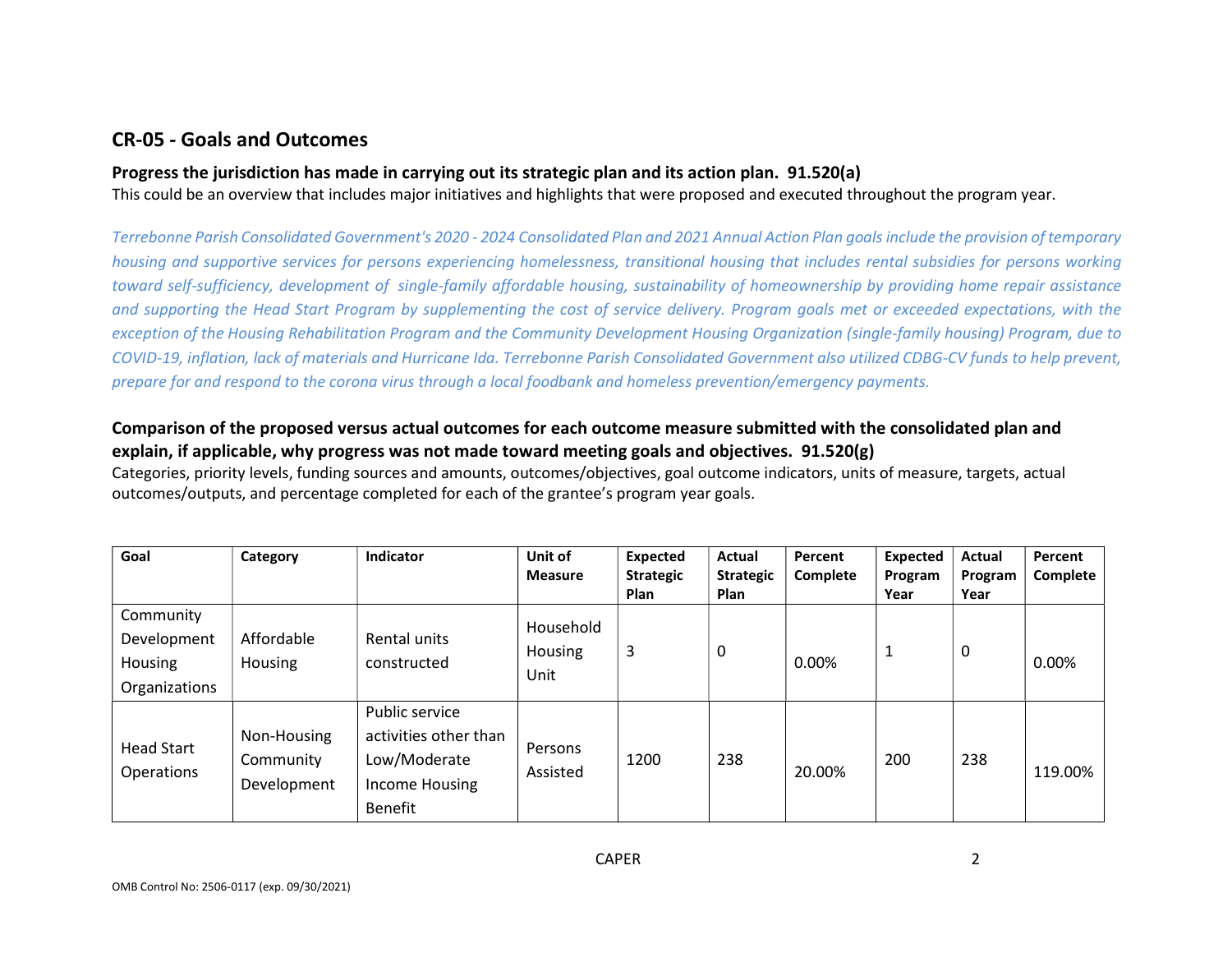| Homeless<br>Shelter<br>Operations               | <b>Homeless</b>                                | <b>Homeless Person</b><br>Overnight Shelter            | Persons<br>Assisted                 | 350 | 64 | 19.00% | 70 | 64 | 91.50% |
|-------------------------------------------------|------------------------------------------------|--------------------------------------------------------|-------------------------------------|-----|----|--------|----|----|--------|
| Owner-<br>Occupied<br>Housing<br>Rehabilitation | Affordable<br>Housing                          | Homeowner<br>Housing<br>Rehabilitated                  | Household<br><b>Housing</b><br>Unit | 125 | 11 | 8.80%  | 25 | 11 | 44.00% |
| <b>Tenant Based</b><br>Rental<br>Assistance     | Affordable<br>Housing<br><b>Public Housing</b> | Tenant-based rental<br>assistance / Rapid<br>Rehousing | Households<br>Assisted              | 50  | 4  | 8.00%  | 10 | 4  | 40.00% |

Table 1 - Accomplishments – Program Year & Strategic Plan to Date

# Assess how the jurisdiction's use of funds, particularly CDBG, addresses the priorities and specific objectives identified in the plan, giving special attention to the highest priority activities identified.

46% of the CDBG funds expended in 2021 provided Owner-Occupied Housing Rehabilitation. This program that improved sustainability of decent affordable housing for 11 low-income homeowners brought 6 housing units into code compliance and eliminated health and safety issues through emergency repair for 5 homeowners. 34% of CDBG funds expended in 2021 supplemented public service activities that include the Beautiful Beginnings Center for homeless families and the Head Start Program. The Beautiful Beginnings Center provided temporary emergency shelter to 64 homeless persons in 2021. The Beautiful Beginnings Center fulfills the objectives adopted by the Houma Region of the Louisiana Balance of State CoC by providing shelter to families with children, increasing the number of homeless persons moving from temporary shelter to permanent housing and increasing the percentage of homeless persons becoming employed. The Head Start Program utilizes a center-based preschool setting to ensure that all the children enrolled have the school readiness and literacy skills necessary for kindergarten. Head Start Program staff assists all children and families with other services that may include referrals for mental health, developmental services, nutritional and medical services. 238 children and families were served in the Head Start Program during the fiscal year 2021. \$200,000 of the \$340,000 spent on public services were FY2020 funds that are excluded from the public service cap per waiver. 13% of CDBG funding expended supported administration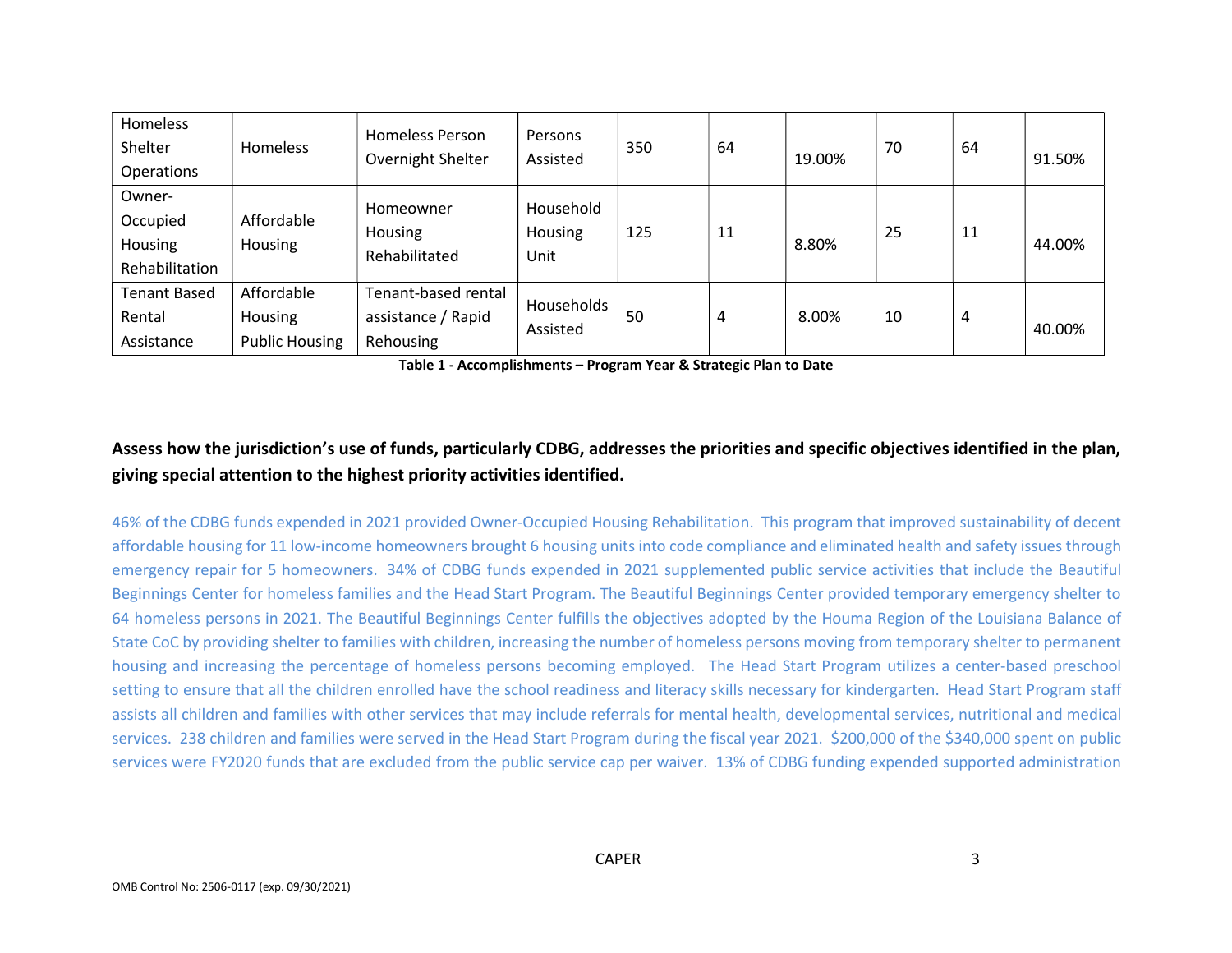related costs.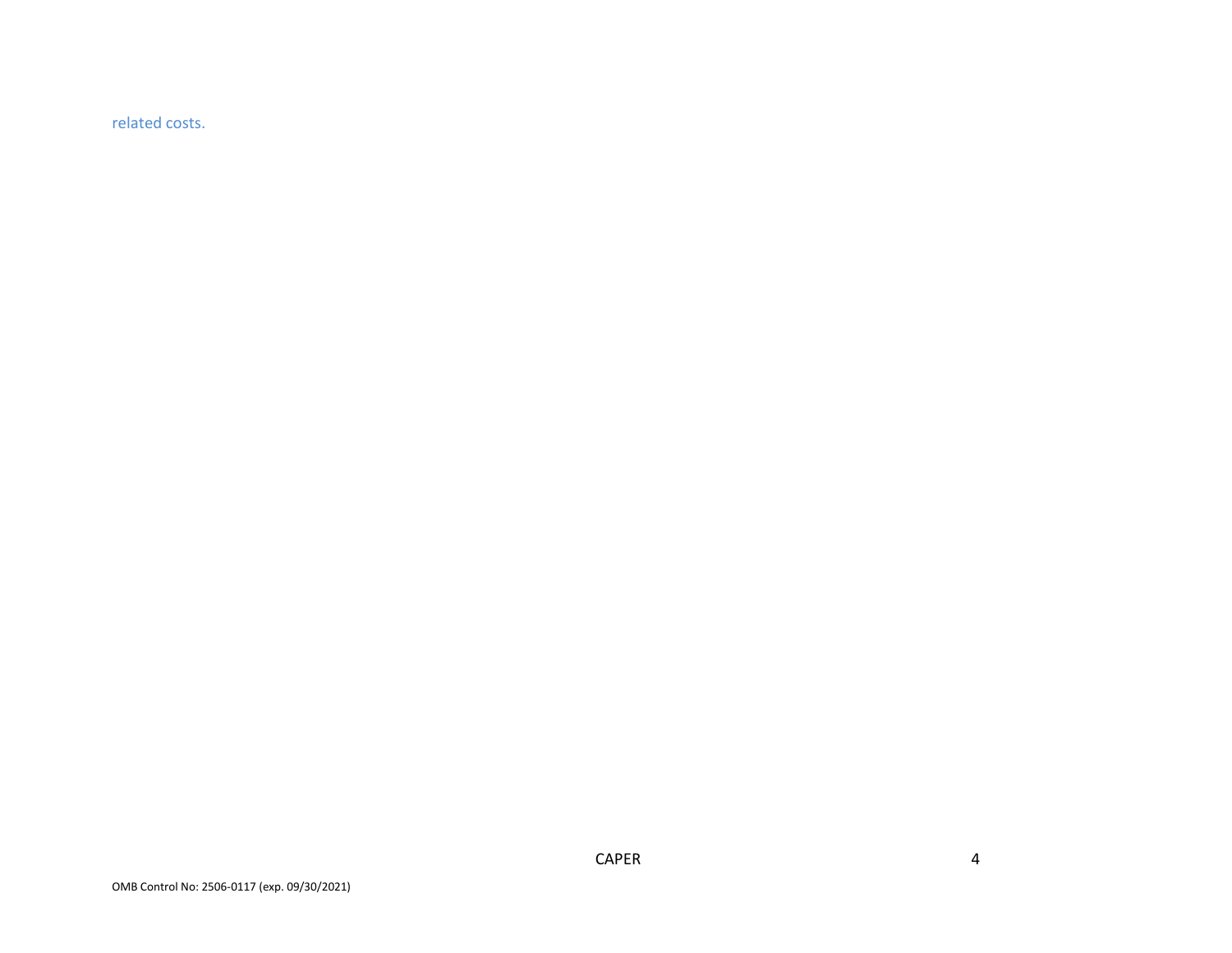# CR-10 - Racial and Ethnic composition of families assisted

Describe the families assisted (including the racial and ethnic status of families assisted). 91.520(a)

|                                           | <b>CDBG</b> | <b>HOME</b> |
|-------------------------------------------|-------------|-------------|
| White                                     | 4217        |             |
| <b>Black or African American</b>          | 1497        |             |
| Asian                                     | 123         |             |
| American Indian or American Native        | 794         |             |
| Native Hawaiian or Other Pacific Islander | 0           |             |
| <b>Total</b>                              | 6631        | q           |
| Hispanic                                  | 403         |             |
| Not Hispanic                              | 6228        | q           |

Table 2 – Table of assistance to racial and ethnic populations by source of funds

## Narrative

Terrebonne Parish Consolidated Government's Housing and Human Services Department identifies priority need and offers services and programs to eligible households regardless of race or ethnicity. This table is generated by the HUD Consolidated Annual Performance and Evaluation Report (CAPER) template and the information reported reflects demographic information provided by participants and is recorded in the HUD reporting system. As per required by HUD, these numbers include the CDBG-CV demographic information.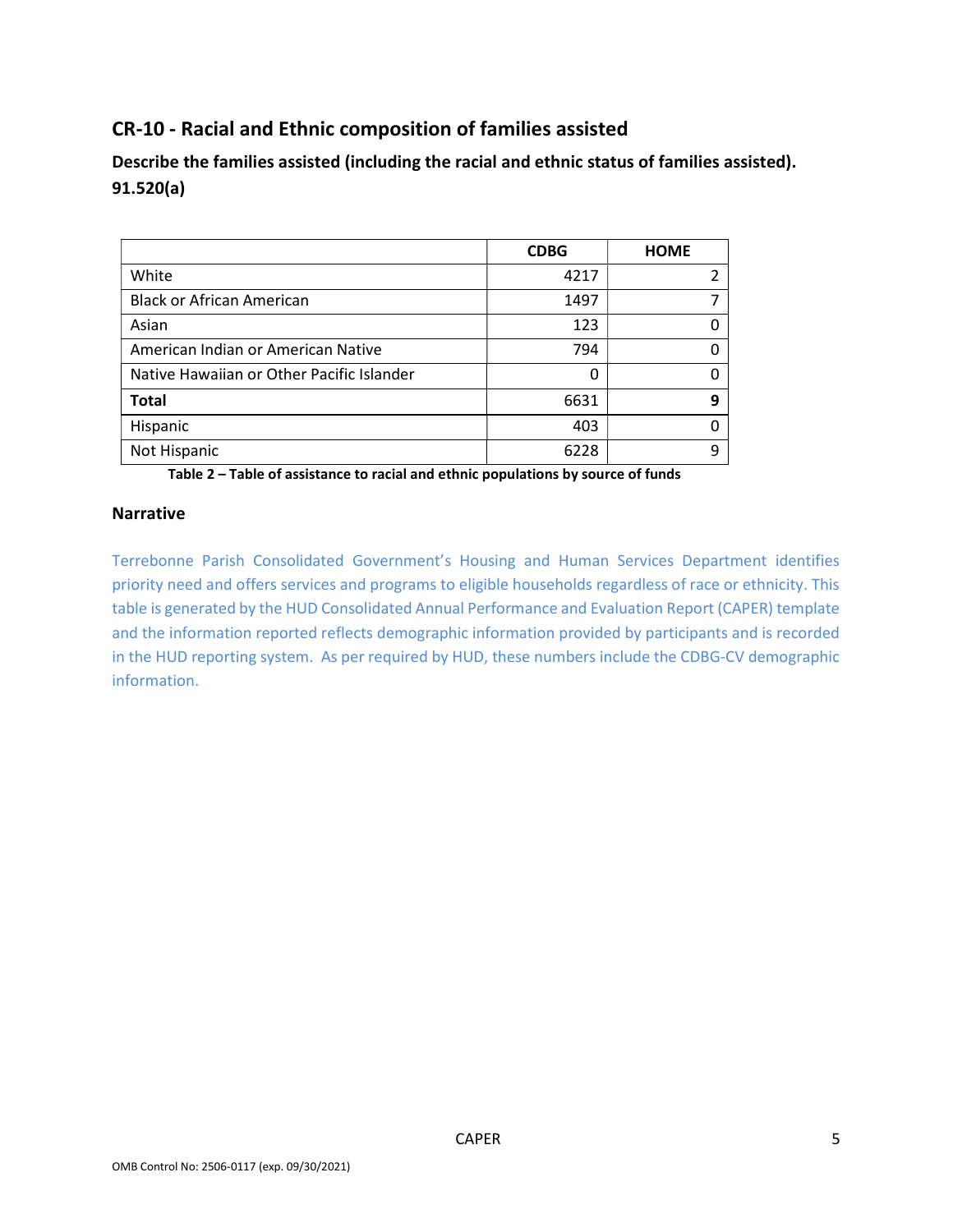# CR-15 - Resources and Investments 91.520(a)

| <b>Source of Funds</b> | <b>Source</b>    | <b>Resources Made</b><br>Available | <b>Amount Expended</b><br><b>During Program Year</b> |
|------------------------|------------------|------------------------------------|------------------------------------------------------|
| CDBG                   | public - federal | 1,944,060                          | 863,565                                              |
| <b>HOME</b>            | public - federal | 961,178                            | 68,247                                               |

## Identify the resources made available

### Narrative

Table 3 - Resources Made Available

Terrebonne Parish Consolidated Government adheres to the belief that it is important for community development activities to benefit citizens throughout the parish. As CDBG and HOME funds are targeted to benefit very low to low-income persons, these monies are used for parish-wide projects and programs that directly benefit the intended groups.

## Identify the geographic distribution and location of investments

| <b>Target Area</b>                                                                         | <b>Planned Percentage of Allocation</b> | <b>Actual Percentage of Allocation</b> |  |  |
|--------------------------------------------------------------------------------------------|-----------------------------------------|----------------------------------------|--|--|
| Parishwide                                                                                 | 100                                     | 100                                    |  |  |
| weiche An Heilenatterale er eine eine eine Healtheaten erst herraten erften eine eine eine |                                         |                                        |  |  |

Table 4 – Identify the geographic distribution and location of investments

## Narrative

The CDBG and HOME resources available in Table 3 include program income received in 2021 and carryover funds from 2020. The 2021 CDBG allocation was \$1,007,253.00, funds in the amount of \$923,303.00 were carried over from the previous year and program income in the amount of \$14,849.07 was collected. The HOME allocation was \$341,313.00, funds in the amount of \$619,865.16 were carried over from the previous year and program income in the amount of \$16,184.97 was collected.

Additional resources made available through the Cares Act included a CDBG-CV grant in the amount of \$1,261,164.00. As of December 31, 2021, Terrebonne Parish Consolidated Government had a total of \$591,977.74 of expenditures. The remaining balance of CDBG-CV funds are \$669,186.26.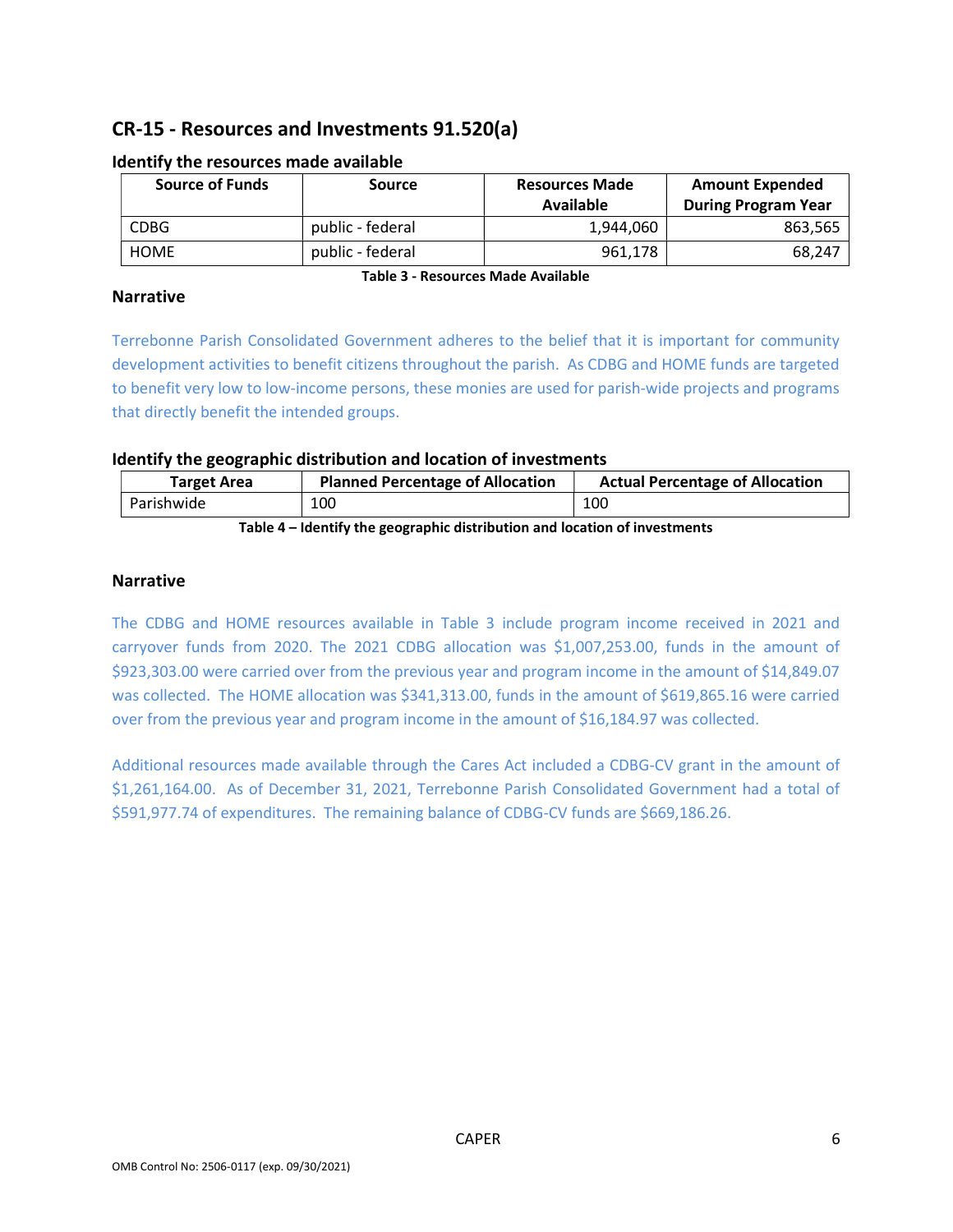## Leveraging

Explain how federal funds leveraged additional resources (private, state and local funds), including a description of how matching requirements were satisfied, as well as how any publicly owned land or property located within the jurisdiction that were used to address the needs identified in the plan.

2021 CDBG and HOME allocations were leveraged with other federal, state, local and private resources of approximately \$1,330,000.00. Leveraged funds are comprised of local General Fund dollars, along with Federal Head Start, Louisiana Emergency Solutions Grant, and local Community Development Corporation contracts.

The HOME Program requires that participating jurisdictions provide match funds in an amount no less than 25% of the total HOME funds drawn down for project costs during the federal fiscal year. During FFY 2021, which was from October 1, 2020 – September 30, 2021, Terrebonne Parish met HUD fiscal and major disaster-declaration, which allowed for a 100% match reduction.

| Fiscal Year Summary - HOME Match                                               |  |  |  |  |
|--------------------------------------------------------------------------------|--|--|--|--|
| 1. Excess match from prior Federal fiscal year                                 |  |  |  |  |
| 2. Match contributed during current Federal fiscal year                        |  |  |  |  |
| 3. Total match available for current Federal fiscal year (Line 1 plus Line 2)  |  |  |  |  |
| 4. Match liability for current Federal fiscal year                             |  |  |  |  |
| 5. Excess match carried over to next Federal fiscal year (Line 3 minus Line 4) |  |  |  |  |

Table 5 – Fiscal Year Summary - HOME Match Report

## HOME MBE/WBE report

| Program Income - Enter the program amounts for the reporting period |                                                                                          |                  |              |                  |  |  |
|---------------------------------------------------------------------|------------------------------------------------------------------------------------------|------------------|--------------|------------------|--|--|
| <b>Balance on hand</b>                                              | <b>Balance on hand</b><br><b>Total amount</b><br><b>Amount received</b><br><b>Amount</b> |                  |              |                  |  |  |
| at begin-ning of                                                    | during reporting                                                                         | expended during  | expended for | at end of        |  |  |
| reporting period                                                    | period                                                                                   | reporting period | <b>TBRA</b>  | reporting period |  |  |
|                                                                     |                                                                                          |                  |              |                  |  |  |
|                                                                     | 16,185                                                                                   | 16,185           | 16,185       |                  |  |  |

Table 6 – Program Income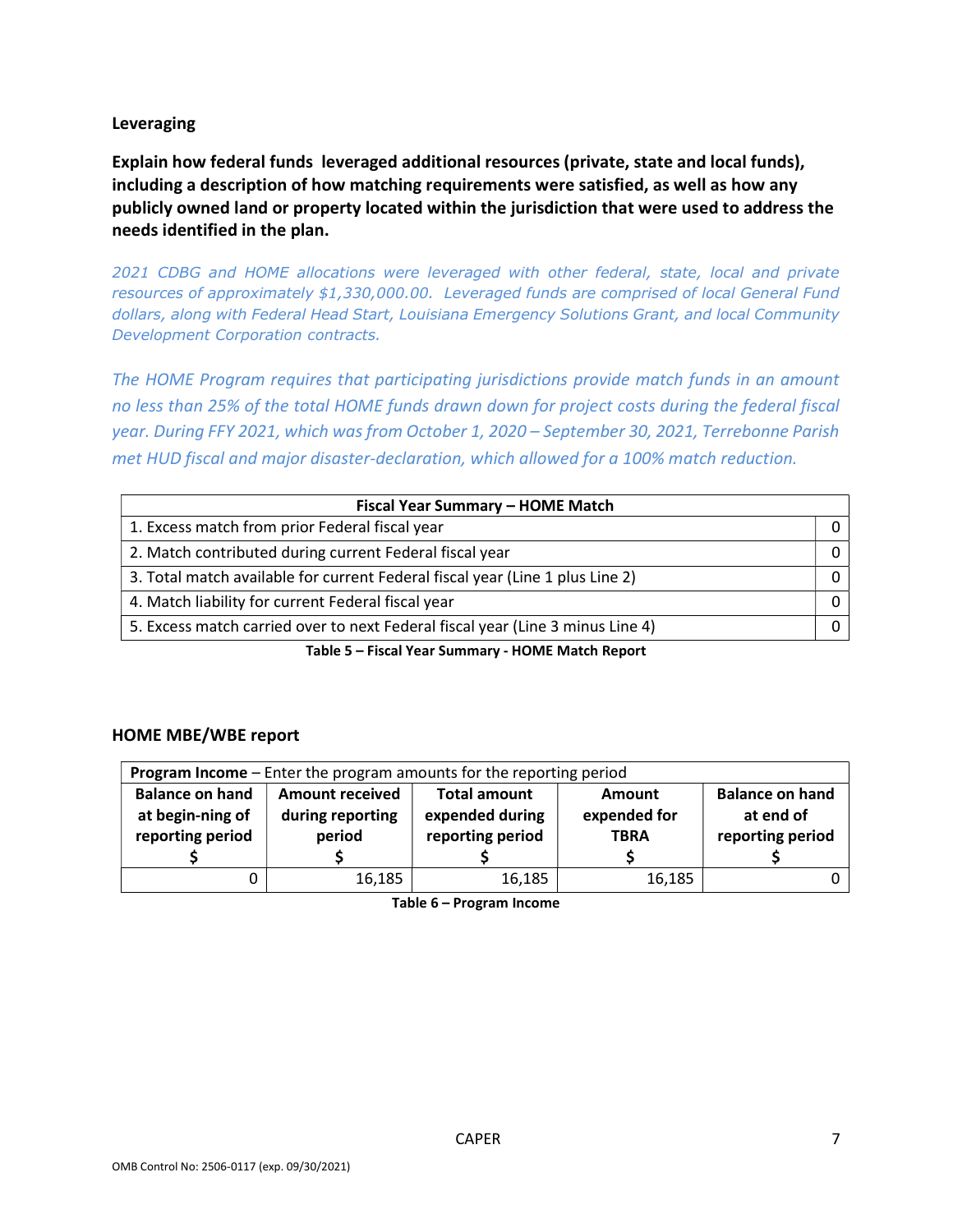|                                                                            | Minority Business Enterprises and Women Business Enterprises - Indicate the number and dollar |                                                |                 |                                      |                 |                   |  |
|----------------------------------------------------------------------------|-----------------------------------------------------------------------------------------------|------------------------------------------------|-----------------|--------------------------------------|-----------------|-------------------|--|
| value of contracts for HOME projects completed during the reporting period |                                                                                               |                                                |                 |                                      |                 |                   |  |
|                                                                            | <b>Total</b>                                                                                  |                                                |                 | <b>Minority Business Enterprises</b> |                 | <b>White Non-</b> |  |
|                                                                            |                                                                                               | Alaskan                                        | Asian or        | <b>Black Non-</b>                    | <b>Hispanic</b> | <b>Hispanic</b>   |  |
|                                                                            |                                                                                               | <b>Native or</b>                               | <b>Pacific</b>  | <b>Hispanic</b>                      |                 |                   |  |
|                                                                            |                                                                                               | American                                       | <b>Islander</b> |                                      |                 |                   |  |
|                                                                            |                                                                                               | Indian                                         |                 |                                      |                 |                   |  |
| <b>Contracts</b>                                                           |                                                                                               |                                                |                 |                                      |                 |                   |  |
| Dollar                                                                     |                                                                                               |                                                |                 |                                      |                 |                   |  |
| Amount                                                                     | 0                                                                                             | 0                                              | $\mathbf 0$     | 0                                    | 0               | 0                 |  |
| Number                                                                     | 0                                                                                             | 0                                              | 0               | 0                                    | 0               | $\Omega$          |  |
| <b>Sub-Contracts</b>                                                       |                                                                                               |                                                |                 |                                      |                 |                   |  |
| Number                                                                     | 0                                                                                             | 0                                              | $\mathbf 0$     | 0                                    | $\mathbf 0$     | 0                 |  |
| Dollar                                                                     |                                                                                               |                                                |                 |                                      |                 |                   |  |
| Amount                                                                     | 0                                                                                             | $\mathbf{0}$                                   | $\mathbf{0}$    | 0                                    | 0               | 0                 |  |
|                                                                            | <b>Total</b>                                                                                  | Women<br><b>Business</b><br><b>Enterprises</b> | <b>Male</b>     |                                      |                 |                   |  |
| <b>Contracts</b>                                                           |                                                                                               |                                                |                 |                                      |                 |                   |  |
| Dollar                                                                     |                                                                                               |                                                |                 |                                      |                 |                   |  |
| Amount                                                                     | 0                                                                                             | 0                                              | 0               |                                      |                 |                   |  |
| Number                                                                     | 0                                                                                             | 0                                              | 0               |                                      |                 |                   |  |
| <b>Sub-Contracts</b>                                                       |                                                                                               |                                                |                 |                                      |                 |                   |  |
| Number                                                                     | 0                                                                                             | 0                                              | 0               |                                      |                 |                   |  |
| Dollar                                                                     |                                                                                               |                                                |                 |                                      |                 |                   |  |
| Amount                                                                     | 0                                                                                             | 0                                              | 0               |                                      |                 |                   |  |

Table 7 - Minority Business and Women Business Enterprises

| Minority Owners of Rental Property - Indicate the number of HOME assisted rental property owners<br>and the total amount of HOME funds in these rental properties assisted |              |                                            |                                                      |                                      |                 |                 |
|----------------------------------------------------------------------------------------------------------------------------------------------------------------------------|--------------|--------------------------------------------|------------------------------------------------------|--------------------------------------|-----------------|-----------------|
|                                                                                                                                                                            | <b>Total</b> |                                            | <b>White Non-</b><br><b>Minority Property Owners</b> |                                      |                 |                 |
|                                                                                                                                                                            |              | Alaskan<br>Native or<br>American<br>Indian | Asian or<br><b>Pacific</b><br><b>Islander</b>        | <b>Black Non-</b><br><b>Hispanic</b> | <b>Hispanic</b> | <b>Hispanic</b> |
| Number                                                                                                                                                                     | 4            | $\Omega$                                   | 0                                                    | $\overline{\phantom{a}}$             |                 |                 |
| Dollar                                                                                                                                                                     |              |                                            |                                                      |                                      |                 |                 |
| Amount                                                                                                                                                                     | 24,324       | 0                                          | 0                                                    | 15,144                               | 4,212           | 4,968           |

Table 8 – Minority Owners of Rental Property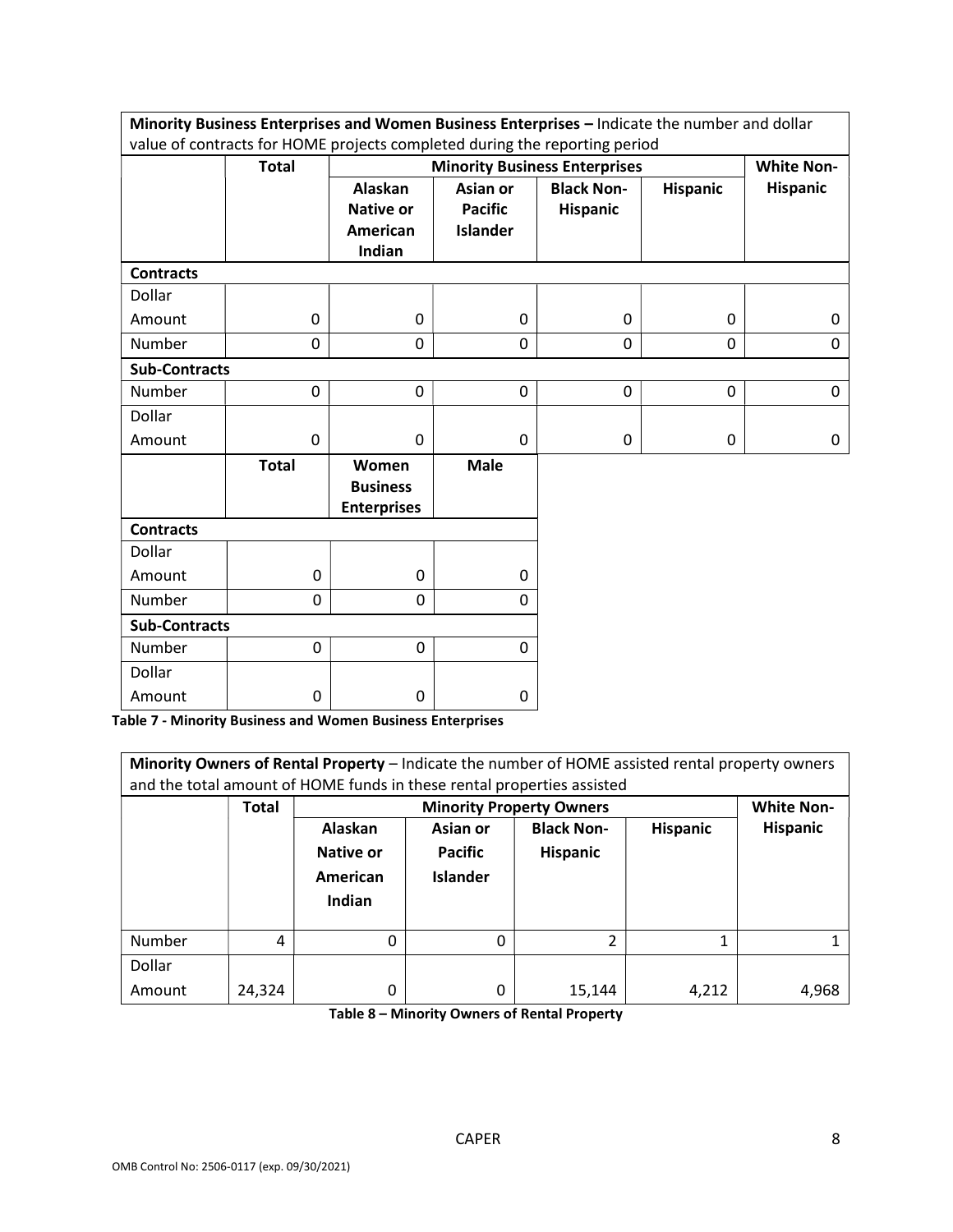Relocation and Real Property Acquisition – Indicate the number of persons displaced, the cost of relocation payments, the number of parcels acquired, and the cost of acquisition

| Parcels Acquired               |  |
|--------------------------------|--|
| <b>Businesses Displaced</b>    |  |
| <b>Nonprofit Organizations</b> |  |
| Displaced                      |  |
| <b>Households Temporarily</b>  |  |
| Relocated, not Displaced       |  |

| <b>Households</b> | <b>Total</b> |                                                   |                                               | <b>Minority Property Enterprises</b> |                 | <b>White Non-</b> |  |
|-------------------|--------------|---------------------------------------------------|-----------------------------------------------|--------------------------------------|-----------------|-------------------|--|
| <b>Displaced</b>  |              | Alaskan<br><b>Native or</b><br>American<br>Indian | Asian or<br><b>Pacific</b><br><b>Islander</b> | <b>Black Non-</b><br>Hispanic        | <b>Hispanic</b> | <b>Hispanic</b>   |  |
| Number            | 0            |                                                   | 0                                             |                                      | 0               | 0                 |  |
| Cost              |              | 0                                                 | 0                                             |                                      | 0               | 0                 |  |

Table 9 – Relocation and Real Property Acquisition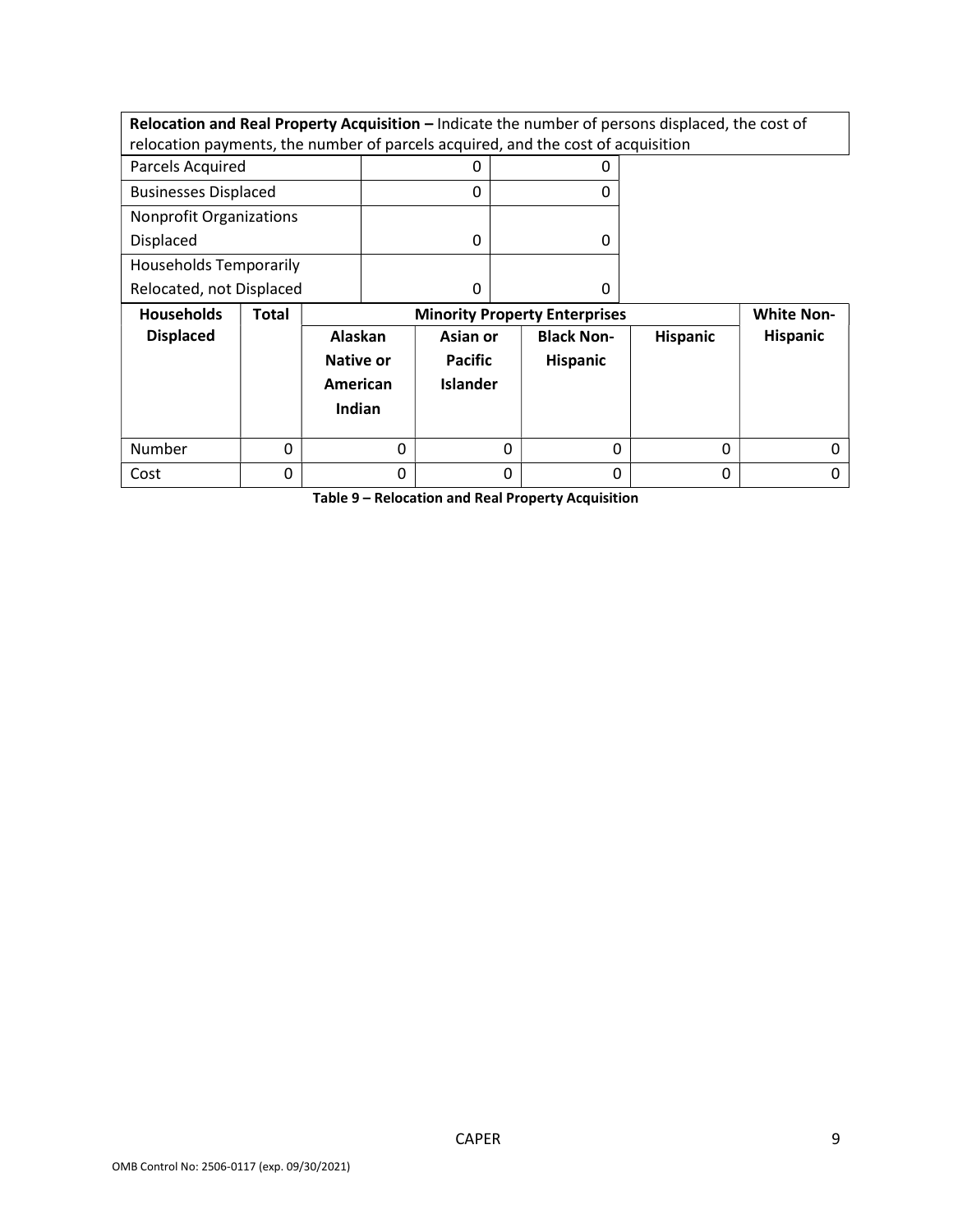# CR-20 - Affordable Housing 91.520(b)

Evaluation of the jurisdiction's progress in providing affordable housing, including the number and types of families served, the number of extremely low-income, low-income, moderate-income, and middle-income persons served.

|                                         | <b>One-Year Goal</b> | Actual |
|-----------------------------------------|----------------------|--------|
| Number of Homeless households to be     |                      |        |
| provided affordable housing units       | 10                   |        |
| Number of Non-Homeless households to be |                      |        |
| provided affordable housing units       | 26                   |        |
| Total                                   | 36                   |        |

Table 10 – Number of Households

|                                        | <b>One-Year Goal</b> | Actual |
|----------------------------------------|----------------------|--------|
| Number of households supported through |                      |        |
| <b>Rental Assistance</b>               | 10                   |        |
| Number of households supported through |                      |        |
| The Production of New Units            |                      |        |
| Number of households supported through |                      |        |
| <b>Rehab of Existing Units</b>         | 25                   |        |
| Number of households supported through |                      |        |
| <b>Acquisition of Existing Units</b>   | 0                    |        |
| <b>Total</b>                           | 36                   |        |

Table 11 – Number of Households Supported

# Discuss the difference between goals and outcomes and problems encountered in meeting these goals.

It was estimated that 36 households would be provided with affordable housing during the second year of the Strategic Plan. 15 households were actually served as reported in Table 11. The goal to provide affordable housing to at least 10 homeless households wasn't met by providing Tenant Based Rental Assistance to 16 families successfully exiting a homeless shelter or transitional housing. Many of the homeless population was served with ESG-CV rapid rehousing funds. Hurricane Ida also destroyed the shelters, hotels, motels, and affordable units. Due to COVID-19 restrictions, inflation, lack of availability in materials, and Hurricane Ida, the goal to provide affordable housing to 26 low-income non-homeless households was not met. 11 homeowner households were provided Housing Rehabilitation assistance in 2021.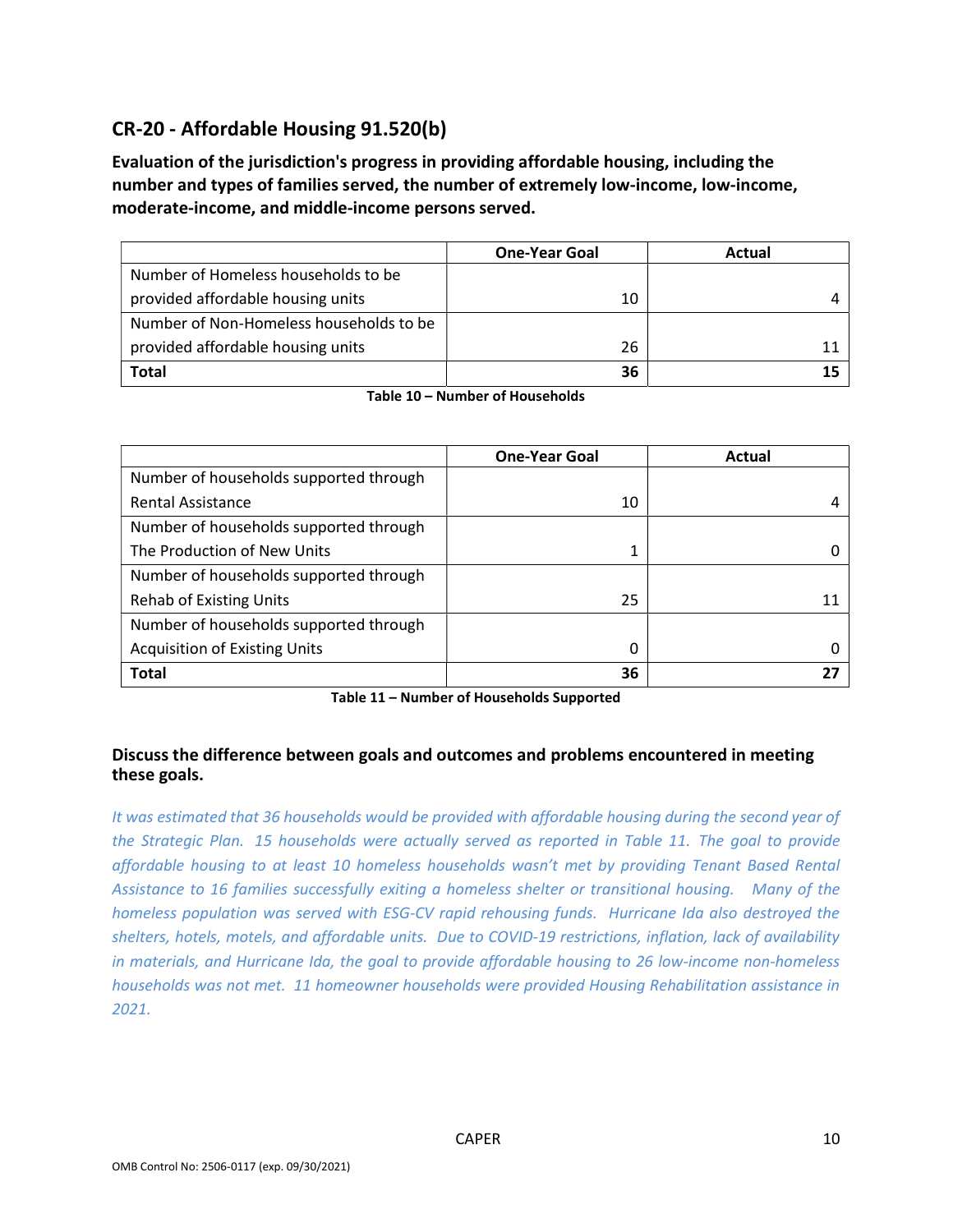## Discuss how these outcomes will impact future annual action plans.

Overall TPCG exceeded its affordable housing goals during the fifth year of the 2015-2019 Strategic Plan. If not for the COVID-19 Pandemic, lack of materials and Hurricane Ida, it is the belief of this department that TPCG would have met or exceeded 2021 goals. TPCG intends to continue making a positive impact utilizing the same techniques and strategies in the future as it did prior to the pandemic.

Include the number of extremely low-income, low-income, and moderate-income persons served by each activity where information on income by family size is required to determine the eligibility of the activity.

| Number of Households Served | <b>CDBG Actual</b> | <b>HOME Actual</b> |
|-----------------------------|--------------------|--------------------|
| <b>Extremely Low-income</b> | 1961               |                    |
| Low-income                  | 1514               |                    |
| Moderate-income             | 27                 |                    |
| Total                       | 3502               |                    |

Table 12 – Number of Households Served

## Narrative Information

CDBG and HOME funds are targeted to benefit very low- to low-income persons by providing parish-wide programs that directly benefit the applicant household of such programs.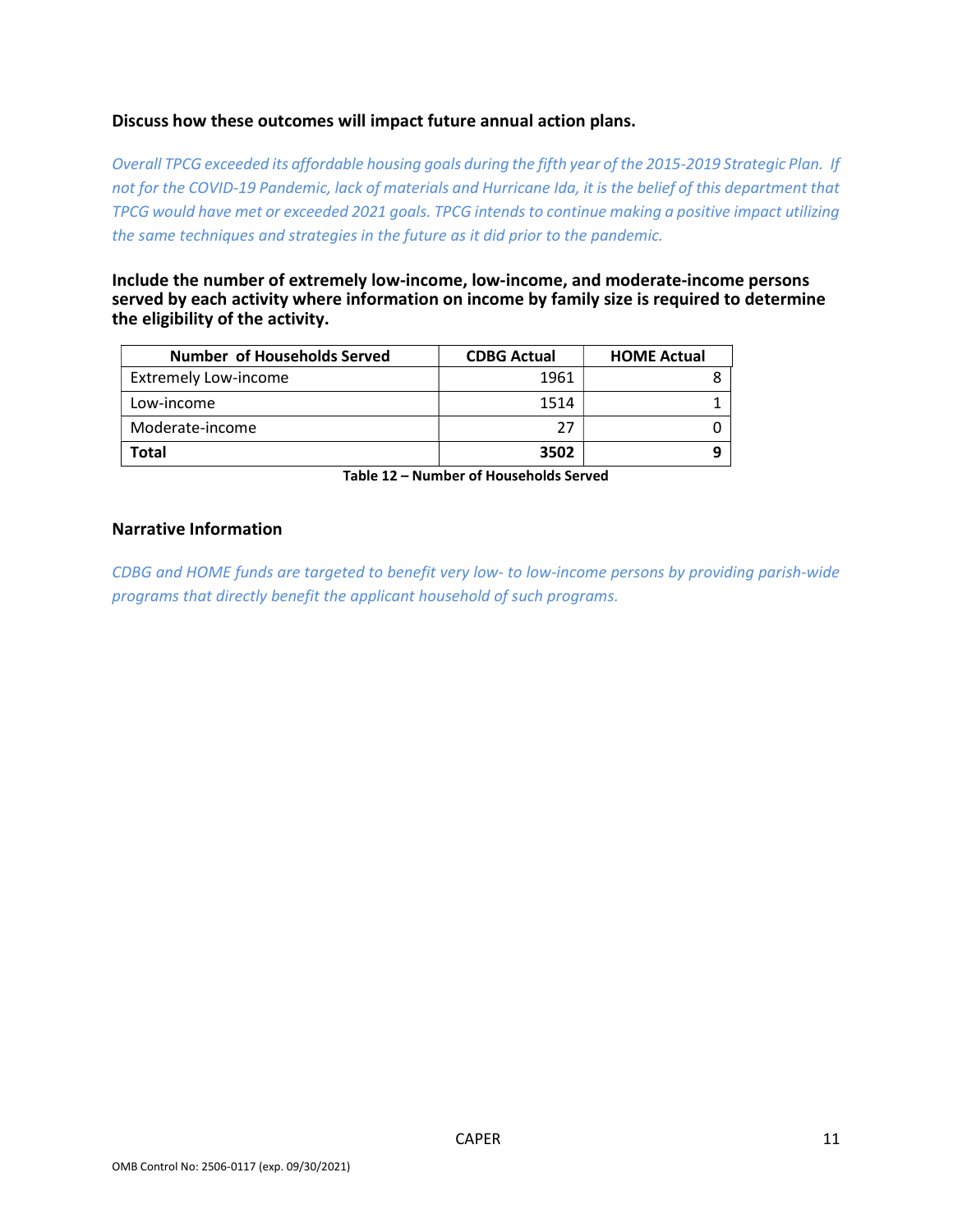# CR-25 - Homeless and Other Special Needs 91.220(d, e); 91.320(d, e); 91.520(c)

Evaluate the jurisdiction's progress in meeting its specific objectives for reducing and ending homelessness through:

# Reaching out to homeless persons (especially unsheltered persons) and assessing their individual needs

Terrebonne Parish Consolidated Government is a member of the Louisiana Balance of State Continuum of Care (LA BOSCOC) – Houma Region. As a member, Terrebonne Parish Consolidated Government adheres to the strategies and goals set forth by the membership.

A network of service providers and governmental agencies have been identified by the Houma Region that provide an array homeless services. This network directs unsheltered homeless persons, as well as persons at-risk of homelessness to the LA BOSCOC coordinated entry staff for the Houma Region operated by Start Corporation's office located 420 Magnolia Street, Houma, LA. A standardized assessment process is used to gather information on needs, preferences and the barriers to regaining housing. Once the assessment has been completed, coordinated entry staff follow established policies and procedures to prioritize households for referral to appropriate and available housing and supportive services resources.

## Addressing the emergency shelter and transitional housing needs of homeless persons

Member agencies of the LA BOSCOC – Houma Region provide the following facilities and services.

## Beautiful Beginnings Center

This emergency shelter for families with children is owned and operated by Terrebonne Parish Consolidated Government's Housing and Human Services Department. Residents are required to work to remain sheltered. Supportive services and assistance in transitioning into permanent housing for each family is provided. The Department also offers a match savings program to families residing at the Beautiful Beginnings Center. Resident savings are matched up to \$500.00 for payment directly to vendors for permanent housing costs upon exit.

## Bunk House Shelter

This non-profit agency provides emergency shelter to homeless men. Residents must be working or willing to work to remain sheltered. The Terrebonne Parish Section 8 Program administers a Single Room Occupancy Program (SRO) located at the facility for single men transitioning from emergency shelter.

### The Haven

This private non-profit provides housing assistance to victims of domestic violence and operates Margaret's Home, an emergency shelter for up to 14 women and children. It also provides support services to victims suffering from emotional, physical, and sexual abuse.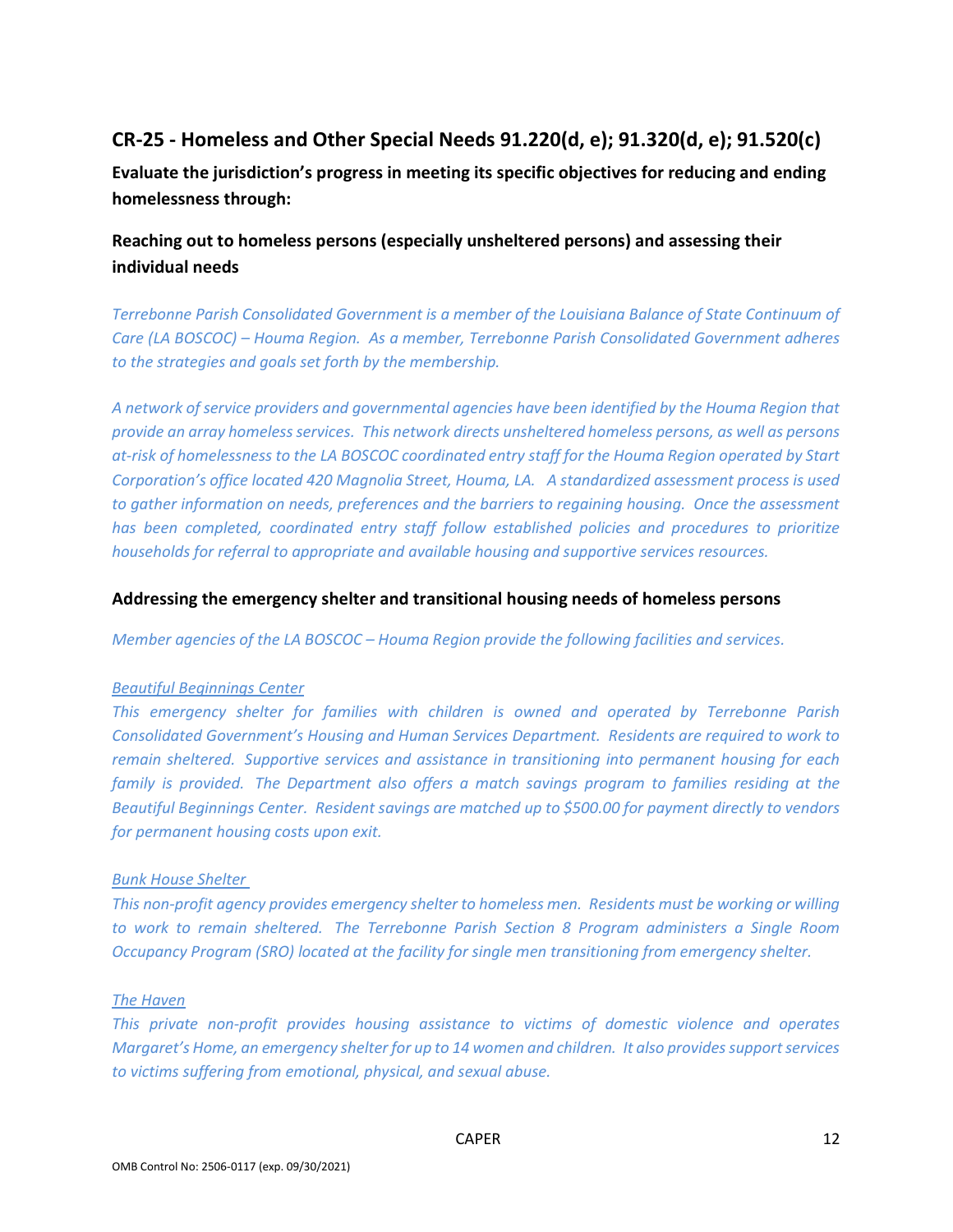## Tenant Based Rental Assistance (TBRA)

Terrebonne Parish Consolidated Government's Housing and Human Services Department administers a Tenant Based Rental Assistance Program, which provides housing subsidies for up to 24 months to homeless families successfully transitioning from emergency shelter. This program is funded with Home Investment Partnerships Program funding.

## Transitional Living Center

TLC is an 8 bed transitional residential facility for persons with mental disabilities owned and operated by Start Corporation.

## Visions 1

A permanent supportive housing program offered by Options for Independence for persons 18 to 30 years old that are homeless and mentally disabled.

## Visions 2

A permanent supportive housing program offered by Start Corporation for mentally disabled persons ages 18 and older. Preference is provided to veterans.

## Supportive Services for Veteran Families

Skilled supportive services offered by Start Corporation to help veterans and their families obtain and maintain safe and affordable permanent housing.

#### New Start for Veterans

Owned and operated by Start Corporation, this 12 unit transitional housing apartment complex offers housing and supportive services to veterans with disabilities.

## PATH

PATH, provided by the South Central Louisiana Human Resources Authority, persons experiencing persistent and pervasive health disparities to mainstream and other supportive services. Collectively these efforts help homeless individuals with serious mental illness secure safe and stable housing, improve their health, and live a self-directed, purposeful life.

#### Rapid Re-Housing Program

This program provided by TPCG offers permanent housing and supportive services to homeless individuals and families. A combination of medium-term tenant based rental assistance and case management services are provided following the Housing First approach which offers housing as quickly as possible for individuals and families experiencing homelessness. Rapid Re-Housing is a no-barrier intervention with no preconditions to enrollment.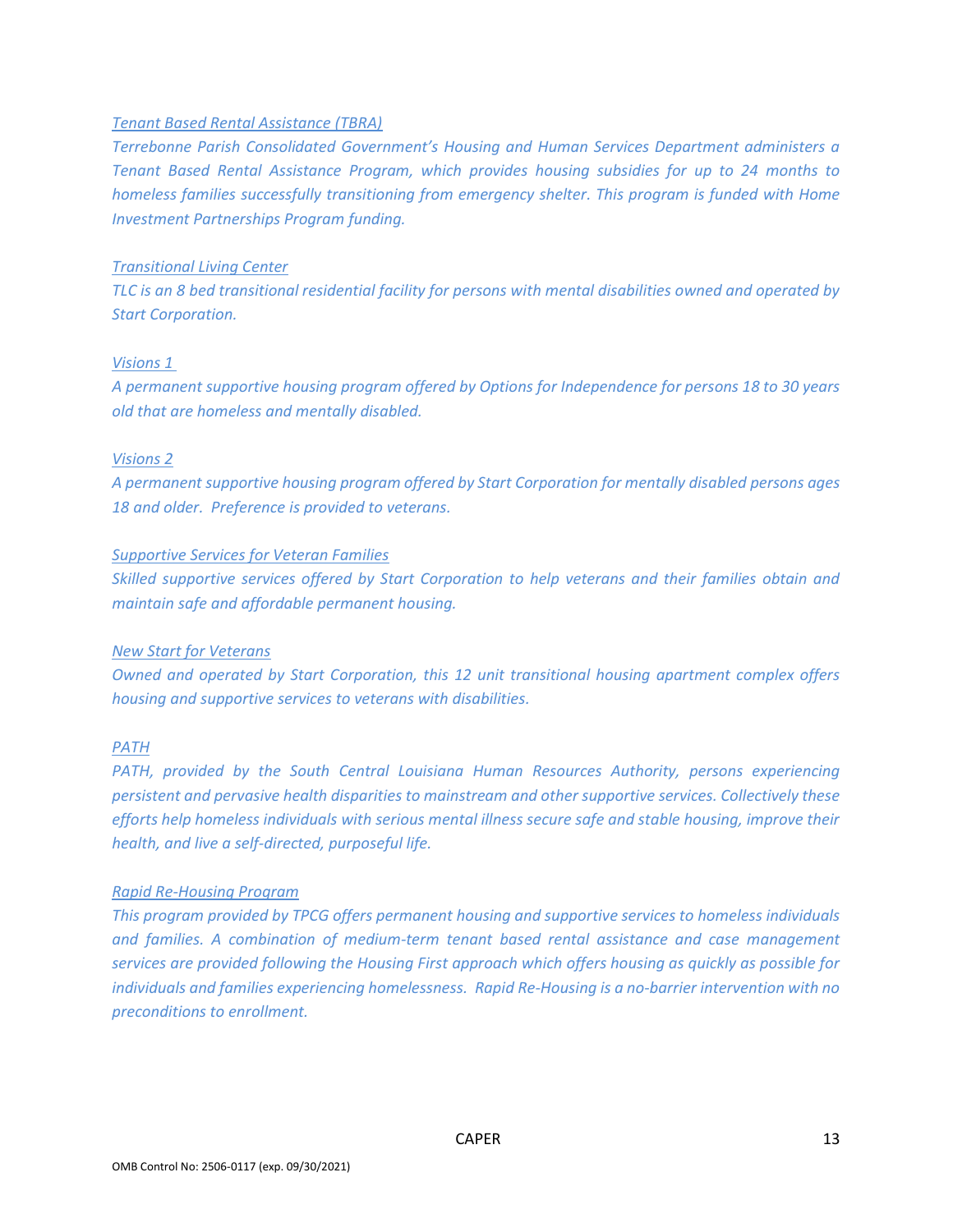Helping low-income individuals and families avoid becoming homeless, especially extremely low-income individuals and families and those who are: likely to become homeless after being discharged from publicly funded institutions and systems of care (such as health care facilities, mental health facilities, foster care and other youth facilities, and corrections programs and institutions); and, receiving assistance from public or private agencies that address housing, health, social services, employment, education, or youth needs

The LA BOSCOC Houma Region provides homeless prevention through a network of member agencies to help prevent at-risk individuals and families from becoming homeless. These agencies provide crisis intervention that includes, but is not limited to case management, counseling, rental assistance, mortgage assistance, utility assistance, food, clothing, medicine, emergency home repair and job training. The Coalition also participates in the statewide homeless prevention discharge plan. This results in a proactive coordinated system detailing protocols with local releasing institutions that have put them in place. The discharge plan addresses post discharge needs including housing, case management, employment, health care, identification documents, mental health, substance abuse, and other supportive services.

The Department of Social Services (DSS), Office of Community Services, as the public child welfare agency in Louisiana along with Region III's Office of Community Services has implemented policies and procedures designed to avoid discharging foster care youth into homelessness to the maximum extent practicable.

The Department of Health and Hospitals (DHH) relative to "Addictive Disorders" along with Region III's Office for Addictive Disorders will not discharge people into homelessness and has developed a continuum of care to allow individuals to go into housing. The discharge plan begins upon entry into the program. Supportive services are provided once temporary or permanent housing is located.

The Louisiana Office of Mental Health (OMH) has directed publicly funded mental health institutions to avoid discharging persons into homelessness, to the maximum extent practicable. Furthermore, upon an individual being diagnosed with a mental illness, an individualized discharge plan is created.

The Louisiana Department of Corrections (DOC) has directed publicly funded correctional institutions to avoid discharging persons into homelessness, to the maximum extent practicable. Furthermore, each inmate has an individualized re-entry plan that begins upon arrival into the correctional facility. The plan covers areas including housing, education, risk assessment, substance abuse, health and mental health. Resource fairs are held for inmates just prior to release to allow them to connect with agencies providing the services they will need upon release. Housing has been identified by the Corrections Department as a key component in the discharge plan followed by employment. An online training was developed by the Department of Discharge Planning called, "Preventing Homelessness – Discharge Planning from Correctional Facilities". The state-wide training focuses on the housing needs of released prisoners.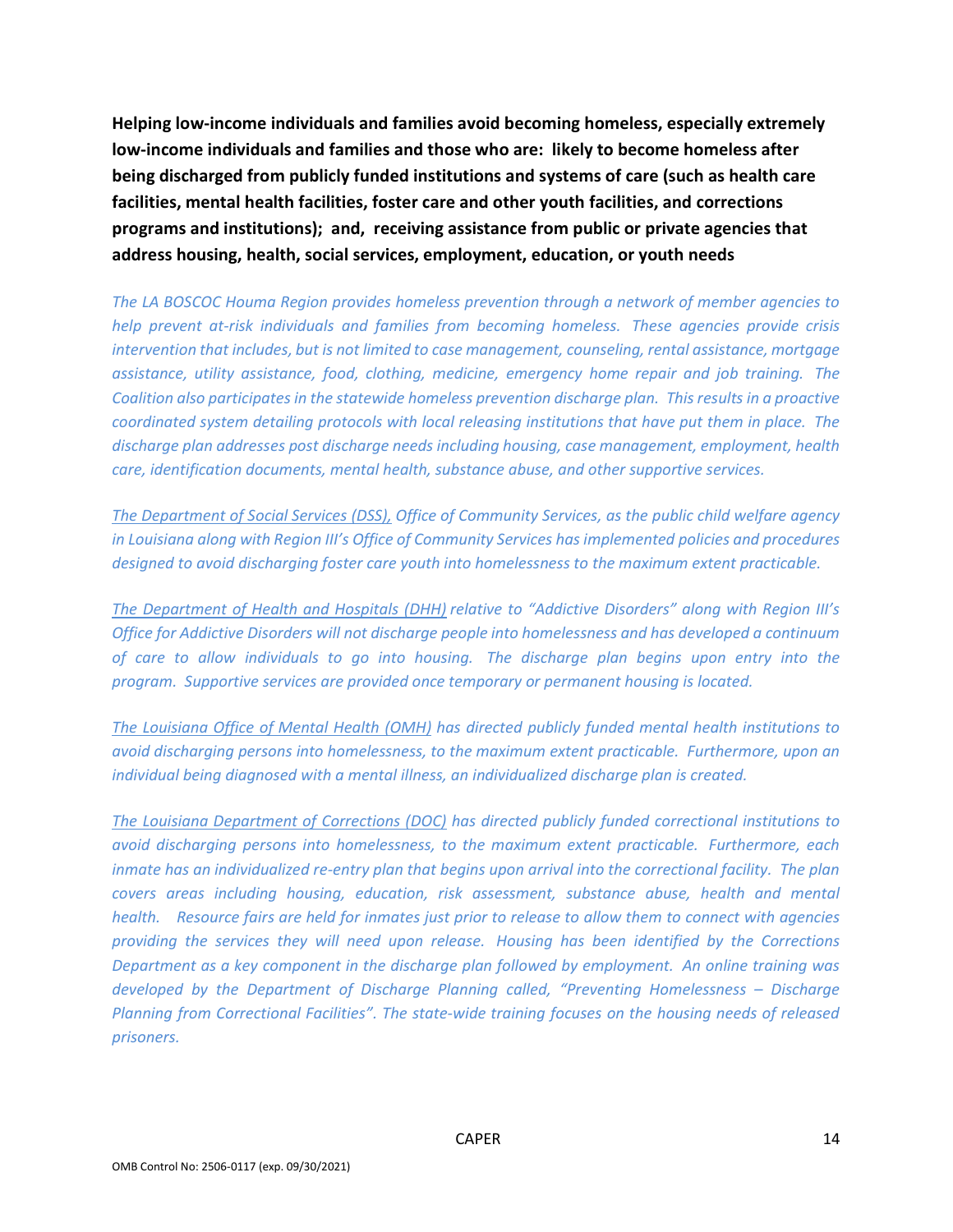Helping homeless persons (especially chronically homeless individuals and families, families with children, veterans and their families, and unaccompanied youth) make the transition to permanent housing and independent living, including shortening the period of time that individuals and families experience homelessness, facilitating access for homeless individuals and families to affordable housing units, and preventing individuals and families who were recently homeless from becoming homeless again

Many homeless individuals and families have complex barriers that must be addressed before they are able to maintain themselves in permanent housing. Social Workers and/or Case Managers will assist individuals in identifying these barriers, whether they are personal barriers requiring mental health, substance abuse treatment or various other services, such as a lack of childcare or the need for employment training. Once barriers are identified, services to address these barriers must be identified and linkages to supportive services established. While some supportive services, such as training in daily living skills and budgeting are available in shelters or transitional programs, most will be provided through linkages made to governmental programs and non-profit service providers by case managers.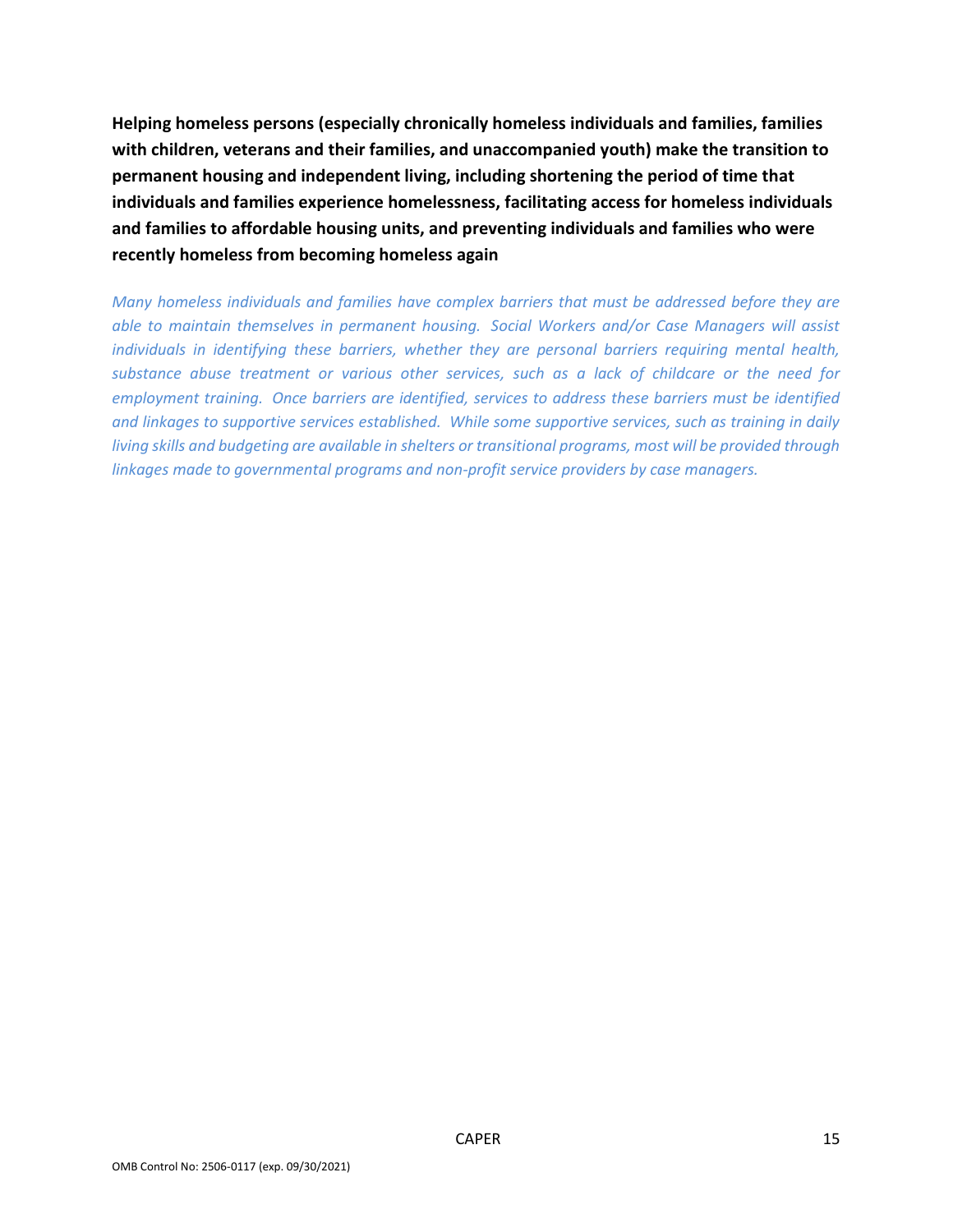# CR-30 - Public Housing 91.220(h); 91.320(j)

## Actions taken to address the needs of public housing

Public Housing in Terrebonne Parish is managed by the Houma-Terrebonne Housing Authority, which is a quasi-governmental agency that is not under the direct control of TPCG. Although the TPCG Department of Housing & Human Services does not participate in the management of the Houma-Terrebonne Housing Authority, there is collaboration between agencies. The Department of Housing and Human Services provides two Head Start classrooms that are located within the Senator Circle public housing complex and USDA Commodities are distributed quarterly by the Department at Bayou Towers, the public housing complex for the elderly and at a site within walking distance of Senator Circle. The TPCG Community Development Division also provides technical assistance to the Houma-Terrebonne Housing Authority for the completion of HUD Environmental Review requirements upon request.

# Actions taken to encourage public housing residents to become more involved in management and participate in homeownership

Resident meetings are held on the first Thursday of each month at Bayou Towers location and the second Thursday of each month at the Senator Circle location in an effort to resolve any housing related issues and make recommendations for improvement.

The Opportunity Now Program offered by the Houma-Terrebonne Housing Authority at Senator Circle offers self-sufficiency training, job readiness and leadership programs.

## Actions taken to provide assistance to troubled PHAs

The Houma-Terrebonne Housing Authority is not designated as troubled. However, the housing authority was severely damaged from Hurricane Ida. Terrebonne Parish Consolidated Government requested and was assigned 265 relocation vouchers/sunset vouchers. These vouchers have been issued to the former residents of Bayou Towers. Terrebonne Parish Consolidated Government with the assistance of LHC also issued vouchers to the residents of Senator Circle from various PHAs in the state of Wisconsin. The vouchers issued to all participants can be utilized throughout the United States under the Housing Choice Voucher Program.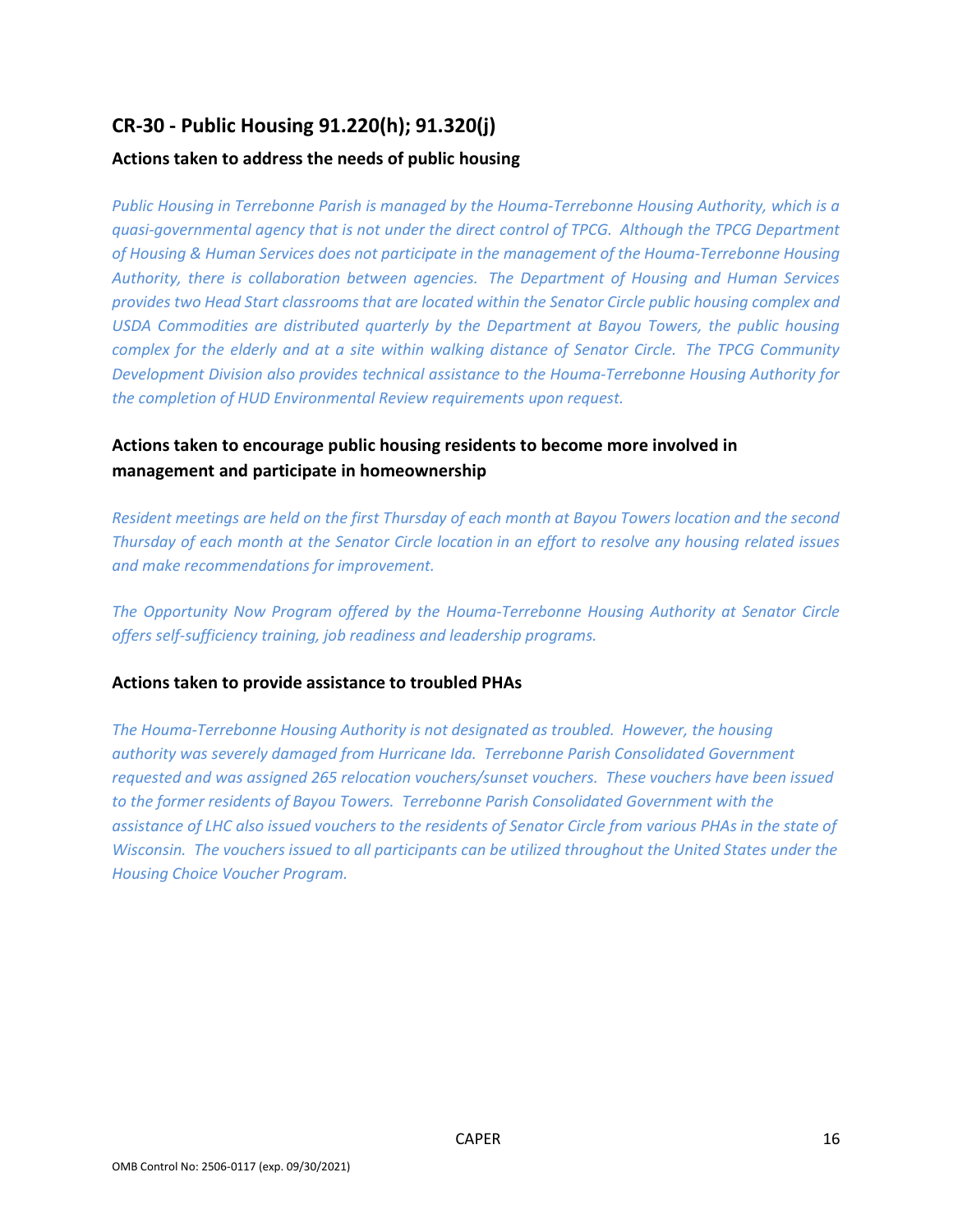# CR-35 - Other Actions 91.220(j)-(k); 91.320(i)-(j)

Actions taken to remove or ameliorate the negative effects of public policies that serve as barriers to affordable housing such as land use controls, tax policies affecting land, zoning ordinances, building codes, fees and charges, growth limitations, and policies affecting the return on residential investment. 91.220 (j); 91.320 (i)

No public policies have been identified that have a negative effect on affordable housing and residential investment.

# Actions taken to address obstacles to meeting underserved needs. 91.220(k); 91.320(j)

TPCG continues to network with other service providers and seek new funding sources for programs to address underserved needs. The lack of adequate funding is the major obstacle in providing the services needed.

## Actions taken to reduce lead-based paint hazards. 91.220(k); 91.320(j)

TPCG complies with the Federal Lead Based Paint Regulations that went into effect in September of 2000. In 2021, State licensed in-house inspectors utilized an XRF analyzer to conduct program required lead-based paint inspections where applicable.

The latest Louisiana Healthy Homes and Childhood Lead Poisoning Prevention Program Surveillance System Report stated that less than 1.4% of the children tested in Terrebonne had elevated lead levels. Because Terrebonne continues to have a low rate of lead poisoning and the cost of abatement greatly increases the cost of housing rehabilitation, homeowners that have applied for the Housing Rehabilitation Program with homes that have been found to have lead-based paint above what is considered de minimis will be considered ineligible for assistance. Above de minimis is equivalent to a total of 20 square feet on all exterior surfaces, 2 square feet on any interior surface in a single room or interior space or 10 percent of individual smaller components. (Windowsills or troughs, stair treads, any door or window trim, door, thresholds, etc.)

# Actions taken to reduce the number of poverty-level families. 91.220(k); 91.320(j)

The federally and state funded programs listed below are operated within the Terrebonne Parish Department of Housing and Human Services, which provides for a one-stop-shop model. The Department also networks with other local public and private non-profit service agencies.

## Section 8 Housing Assistance Program (985) 219-2914

This program allows families to pay no more than 40% of their household income to basic housing costs. When including the value of housing subsidy payments, many families on this program are able to avoid falling below the poverty line.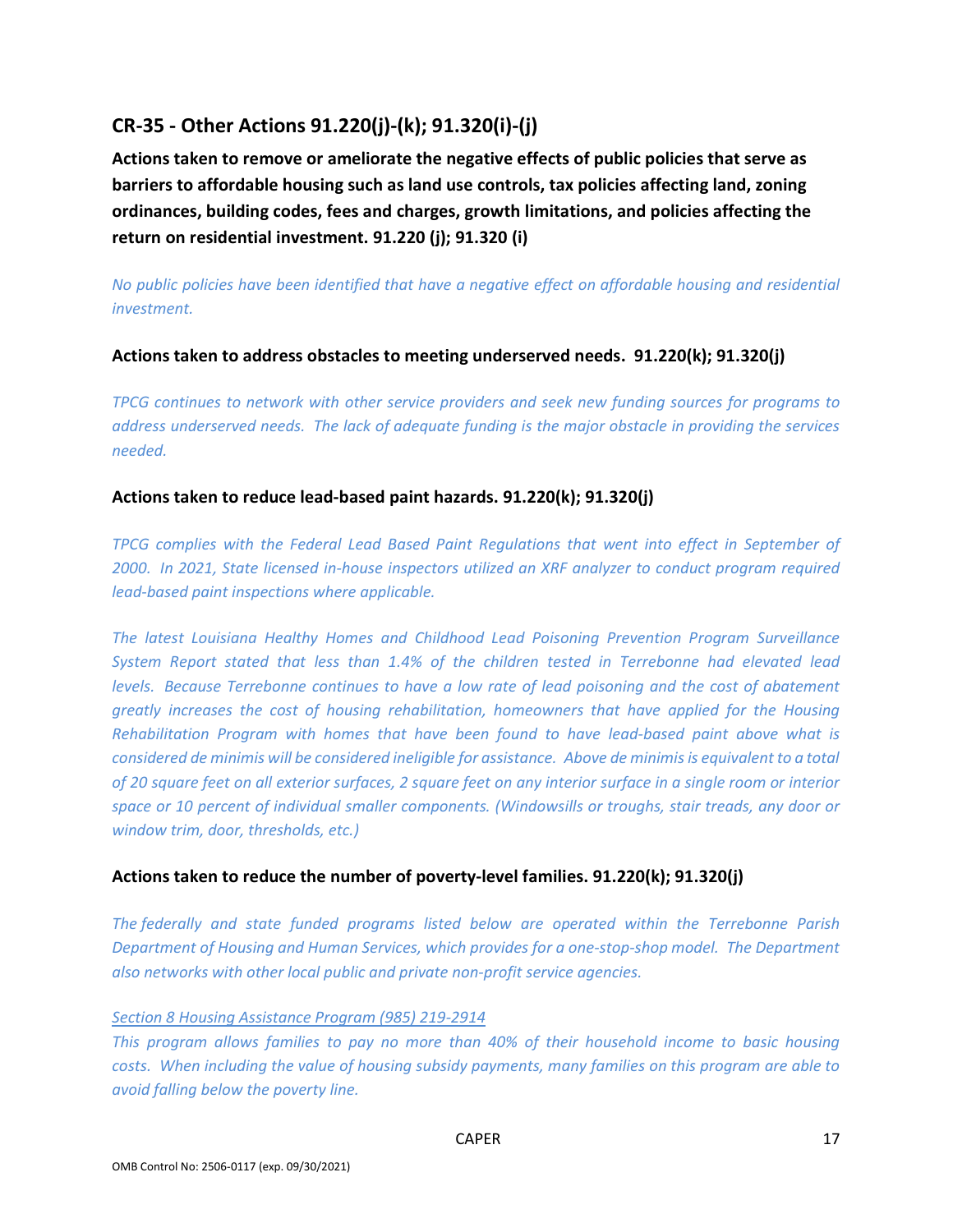#### Family Self Sufficiency (985) 219-2913

The Section 8 Program provides all participants the opportunity to take part in this program that encourages families to enter into a five-year contract that sets specific goals to be obtained. As income increases during the contract period, rental payments that are reduced to the landlord are deposited into an escrow account. Once the self-sufficiency goals have been obtained and/or the participant no longer requires housing assistance payments, they are allowed to withdraw the funds that were deposited into their account.

#### CSBG Grants (985) 219-2909

The U.S. Department of Labor through its CSBG grant funds a variety of human and economic development services and activities for low-income families and individuals. These activities assist low income people to become financially stabilized through budget management, crisis intervention strategies, short term mortgages/rent assistance, first month's rent and utilities assistance.

#### LIHEAP (985) 219-2910

The Low-Income Home Energy Assistance Program provides financial assistance to low-income families to help keep them safe and healthy by defraying energy costs. Funds are received from the U.S. Department of Energy through the Louisiana State Department of Social Services.

#### FEMA (985) 873-6817

These funds are received from the U.S. Department of Federal Emergency Management Agency through the Emergency Food and Shelter National Board Program. Emergency rent payments or emergency shelter assistance is provided to low-income families for the prevention of homelessness.

#### Commodities (985) 219-2911

The U.S. Department of Agriculture Surplus Commodities Program provides food for low-income families on a quarterly basis. Approximately 1200 families utilize this program throughout the year. Household funds typically used to purchase food can be expended on other family necessities.

#### Head Start (985) 219-2915

Daycare services are provided for 200 children annually, allowing parents to become employed or to participate in educational programs thus fostering economic opportunities.

#### Tenant Based Rental Assistance (985) 219-2906

Very low and low-income homeless families with children existing shelter or transitional housing can apply for rental subsidies for up to 24 months. When considering the value of housing subsidy payments made, many families on this program can avoid falling below the poverty line.

#### Housing Rehabilitation/Reconstruction (985) 219-2905

Of the households to benefit from this program, 80% are expected to be below poverty. The housing program will not raise families out of poverty but will allow these families to make better use of their limited incomes and sustain their housing.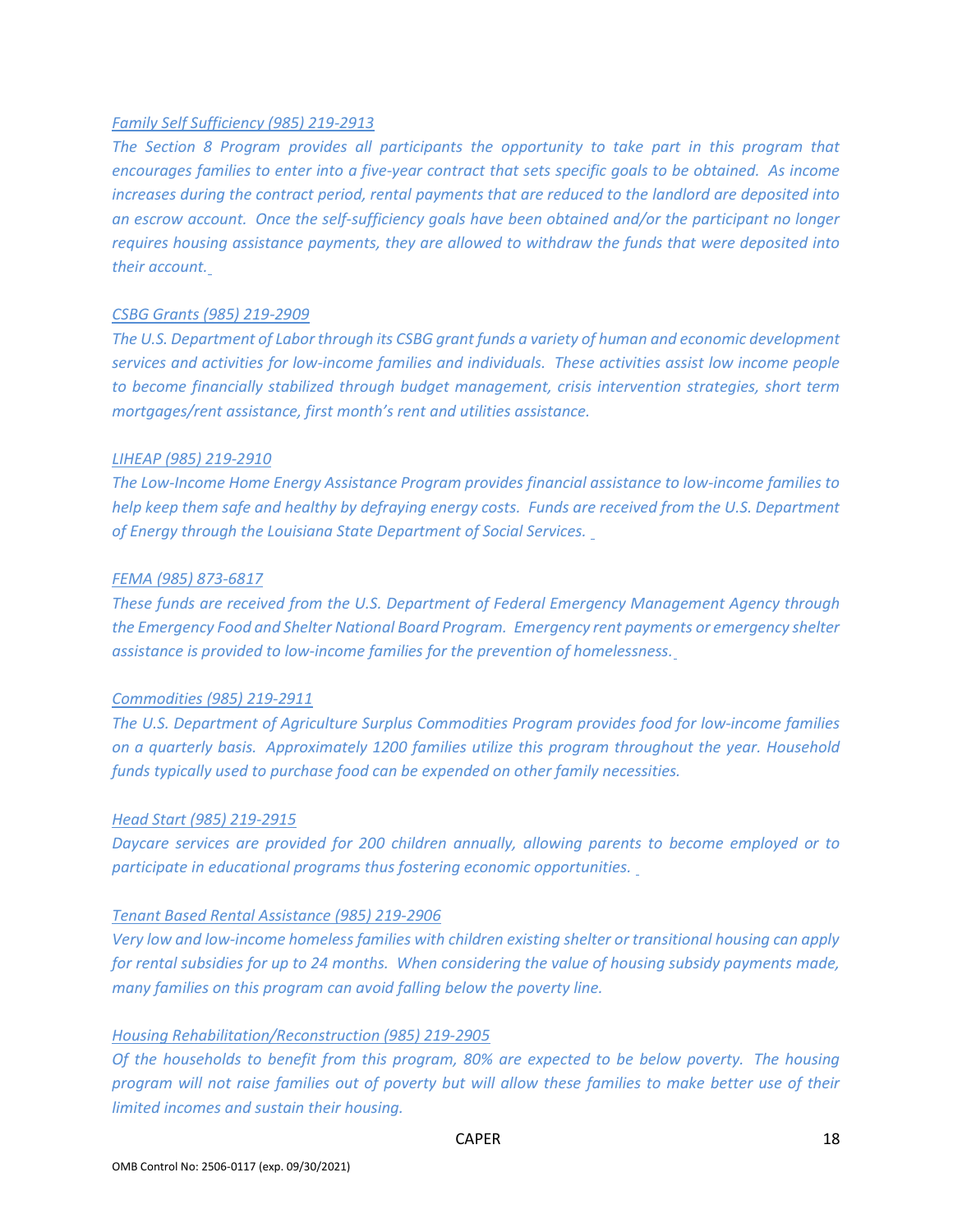## Actions taken to develop institutional structure. 91.220(k); 91.320(j)

To overcome gaps in the institutional structure of service delivery, Terrebonne Parish Consolidated Government's Housing & Human Services Department coordinates services with the LA BOSCOC – Houma Region and the Terrebonne Parish Community Action Advisory Board.

The Department of Housing and Human Services provides all Section 8, Head Start, Community Services Block Grant, Weatherization Assistance Program, Community Development Block Grant, HOME Investment Partnerships Program, and State Emergency Shelter Grant activities. The Department also partners with several groups that receive other federal funds. Among these are the Houma-Terrebonne Housing Authority (Public Housing), Terrebonne Council on Aging (Section 202 Housing), START Corporation (811 Housing and Continuum of Care funds) and Options for Independence (Continuum of Care funds).

# Actions taken to enhance coordination between public and private housing and social service agencies. 91.220(k); 91.320(j)

The TPCG Department of Housing and Human Services coordinates with Community Development Corporations, (CDCs) Community Housing Development Organizations (CHDO), lenders, public and social service agencies to identify opportunities to create private/public partnerships for project finance and development to leverage federal, state and local funds.

# Identify actions taken to overcome the effects of any impediments identified in the jurisdictions analysis of impediments to fair housing choice. 91.520(a)

TPCG's latest analysis of impediments to fair housing choice found the following impediments:

- 1. Insufficient state-wide fair housing system capacity to respond to questions or concerns to address fair housing needs,
- 2. Lack of an effective referral system, as interested persons are referred to too many different places,
- 3. Lack of sufficient fair housing outreach and education, and
- 4. Lack of sufficient financial literacy.

Actions taken to overcome effects of the impediments found are as follows:

1. Links to the publications "Equal Opportunity for All", "Reasonable Accommodations for Persons with Disabilities" and HUD's "Buying a Home Guide" are located on TPCG's Community Development webpage, http://www.tpcq.org/index.php?f=community\_development&p=related\_info along with links to HUD's " Fair Housing Complaint", "Louisiana Fair Housing Action Center", and "Public and Federally Funded Housing Complaint Line" pages;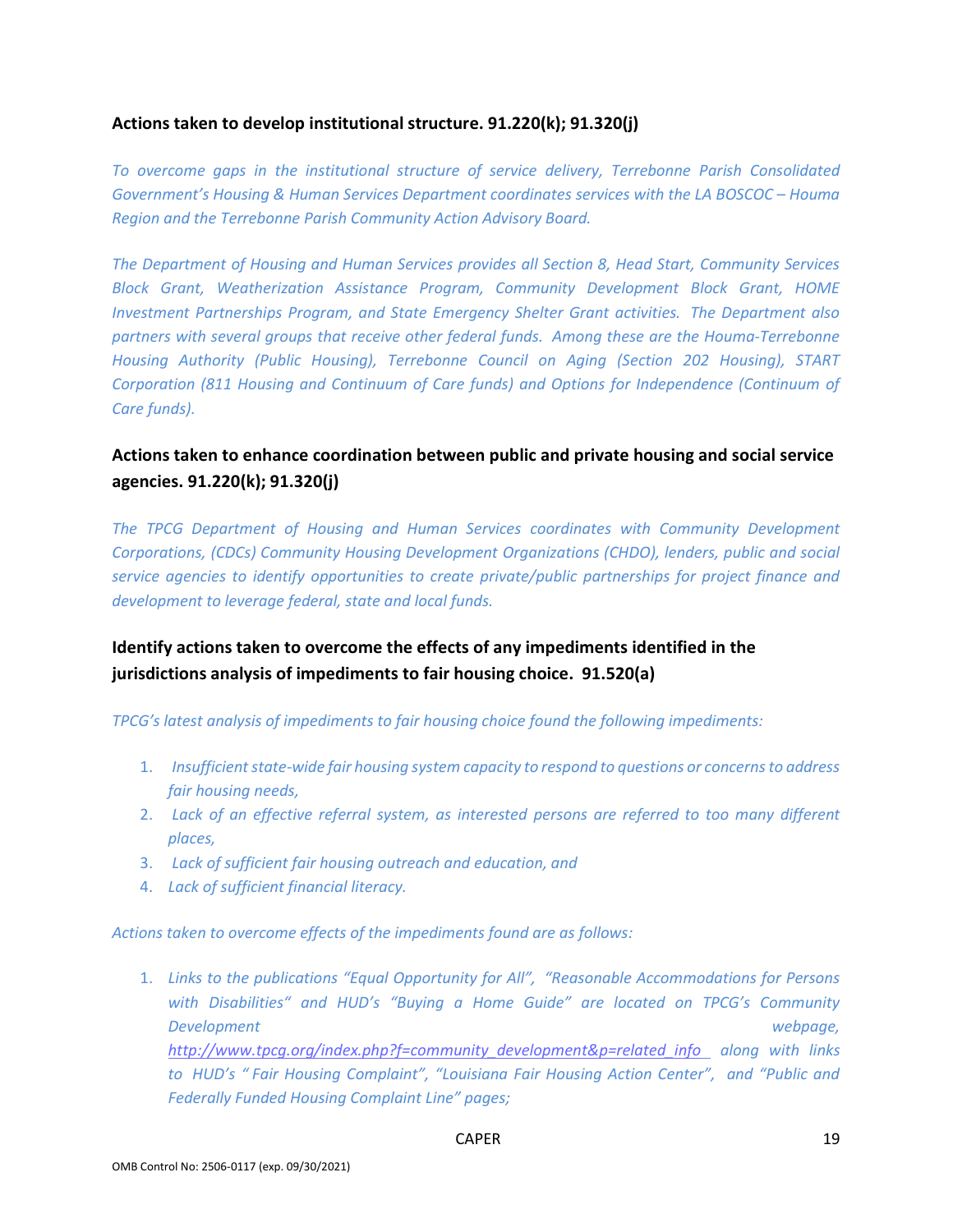- 2. Fair housing complainants that have internet access will be referred to the HUD Housing Discrimination on-line form. Complainants that do not have internet access will be provided with a printed form, HUD's 1-800 number and/or HUD's Office of Fair Housing and Equal Opportunity mailing address.
- 3. The Department of Housing & Human Services placed a fair housing message on the TPCG main webpage with a link to public service announcements for the entire month of April "Fair Housing Month".
- 4. Section 8 Landlords and prospective landlords are provided with Nan McKay's "The Owner Handbook" that covers HUD's fair housing requirements.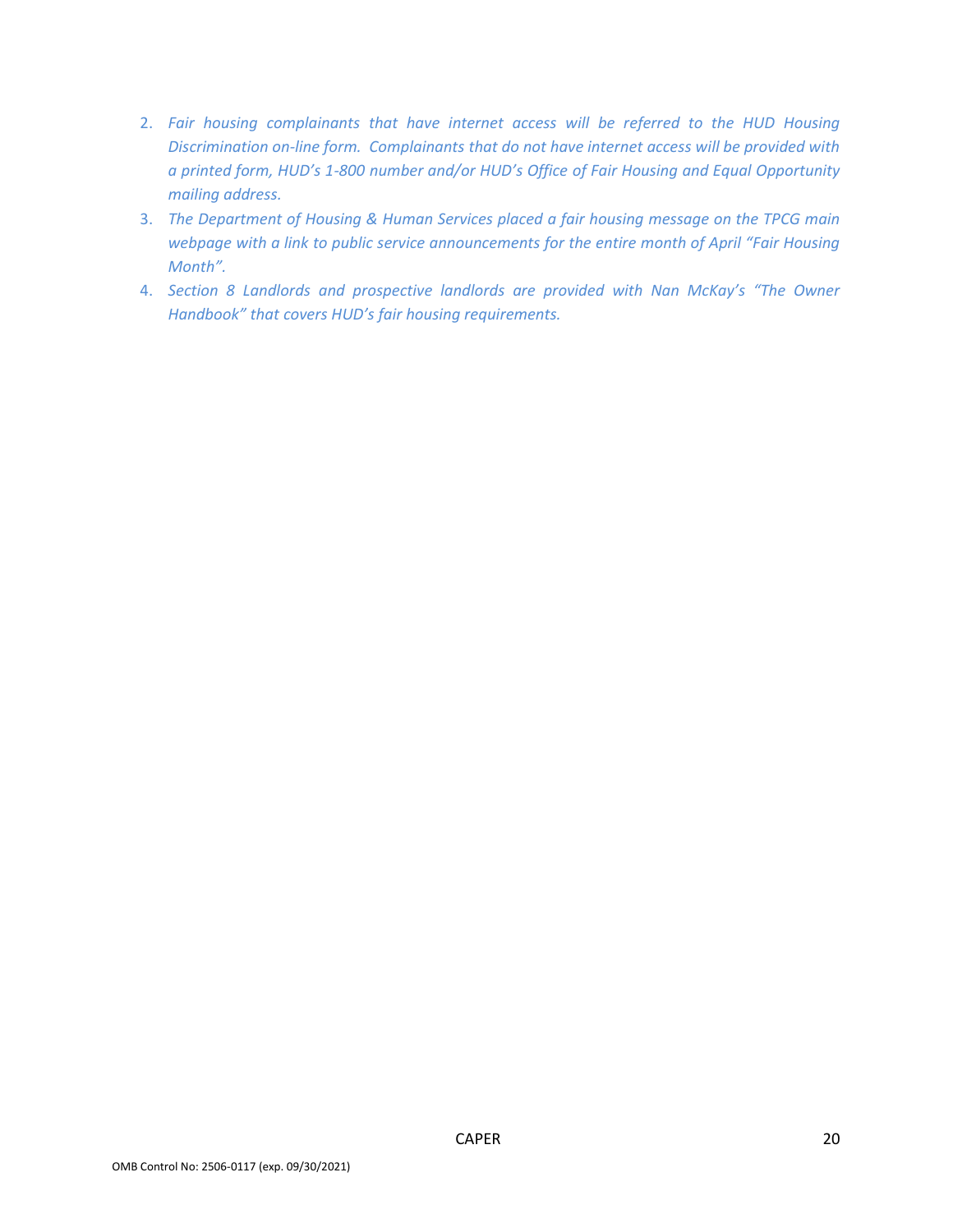# CR-40 - Monitoring 91.220 and 91.230

Describe the standards and procedures used to monitor activities carried out in furtherance of the plan and used to ensure long-term compliance with requirements of the programs involved, including minority business outreach and the comprehensive planning requirements

On the project level, compliance begins with the development of the Annual Action Plan. CDBG National Objective eligibility is documented for each proposed project. Administration and Public Services caps are also calculated and documented in the plan. Upon Annual Action Plan approval, an environmental clearance is conducted on each Project/Activity.

Funding spreadsheets encompassing all annual activities is updated following each funding draw to ensure expenditures are within the approved allocations and balance with HUD's Integrated Disbursement and Information System (IDIS) expenditure reports.

A program policy and eligibility checklist are used for all housing programs.

A contract is executed with Start Corporation for the operational management of the Beautiful Beginnings Center. Informal site visits are conducted weekly and formal monitoring is conducted annually by a State ESG and TPCG officials. In addition, annual reports listing the income level, race and ethnicity of each participant/family for entry into IDIS is required.

Head Start is an inter-departmental program that is supplemented by CDBG. Head Start utilizes poverty guidelines to determine eligibility and each classroom is in a low-income area. Annual reports listing the income level, race and ethnicity of each participant/family for entry into IDIS is required.

All federally funded programs are monitored on a continual basis by the staff of the Housing and Human Services Department and the Parish Accounting Department by comparing IDIS reports to expenses keyed into the Parish's AS/400 financial application system and excel financial reports developed by both Departments. All CDBG and HOME funded programs are included in the Terrebonne Parish Consolidated Government annual audit conducted by a licensed certified public accountant.

This report, the "Consolidated Annual Performance Report (CAPER)" of the past year's activities and expenditure of funds summarizes actions taken to meet the goals and priorities of the 2021 Annual Action Plan. The performance report will be available to the public for review and comment prior to submittal to HUD. The performance report serves as a tool to measure the proposed outcomes of the specific objectives set forth in the Annual Action Plan.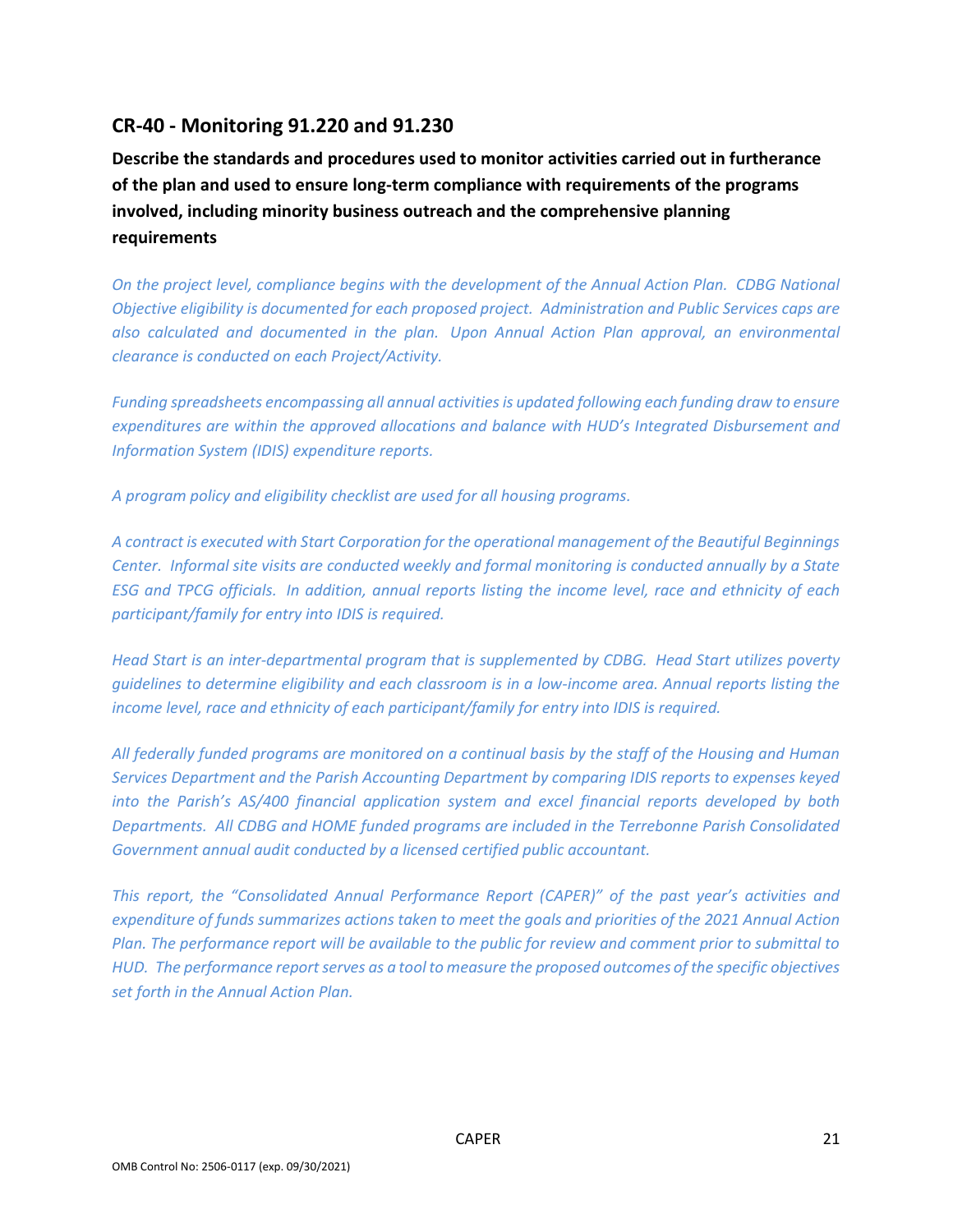# Citizen Participation Plan 91.105(d); 91.115(d)

# Describe the efforts to provide citizens with reasonable notice and an opportunity to comment on performance reports.

A public notice was published in TPCG's official journal, The Courier, on May 03, 2022 announcing the availability to review and comment on the Consolidated Annual Performance Evaluation Report (CAPER) covering TPCG's Community Development Block Grant and HOME Investment Partnerships Program activity for the year ending 2021 and on the TPCG newsroom web page http://www.tpcq.org/index.php?f=news A hard copy of the CAPER was made available along with an electronic copy posted on TPCG's Community Development webpage http://www.tpcq.org/index.php?f=community\_development&p=index

The review and comment period was May 03, 2022 to May 17, 2022.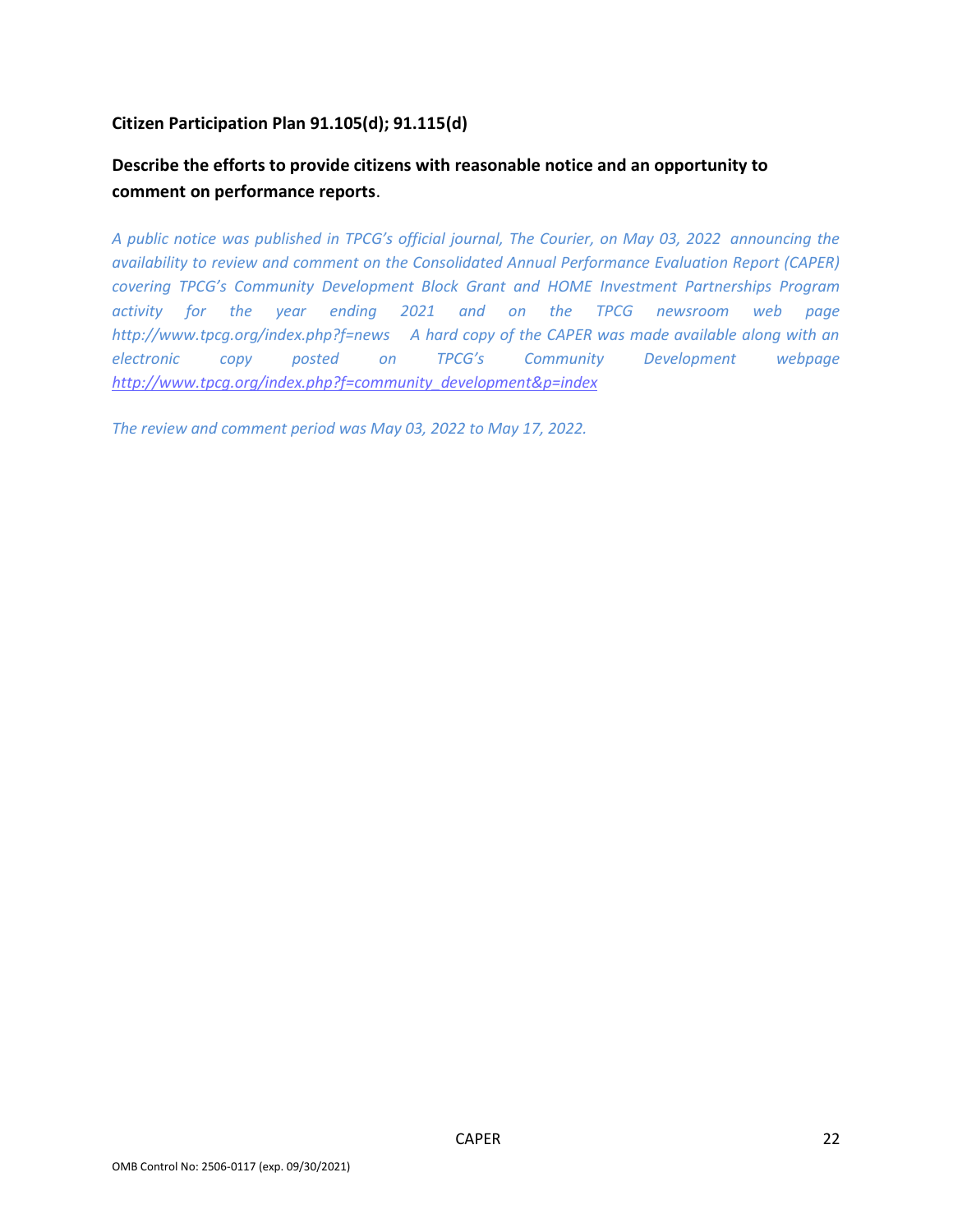# CR-45 - CDBG 91.520(c)

Specify the nature of, and reasons for, any changes in the jurisdiction's program objectives and indications of how the jurisdiction would change its programs as a result of its experiences.

The Houma-Terrebonne CDBG program had one significant change in 2021. The program reallocated \$400,000.00 of the remaining \$669,186.26 in CDBG-CV funds to the local foodbank (TCU Foodbank). The pandemic has had an impact on the nation's economy. The price of goods has risen dramatically causing the need for additional funding to distribute the amount of food for the needed population.

# Does this Jurisdiction have any open Brownfields Economic Development Initiative (BEDI) grants?

No

[BEDI grantees] Describe accomplishments and program outcomes during the last year.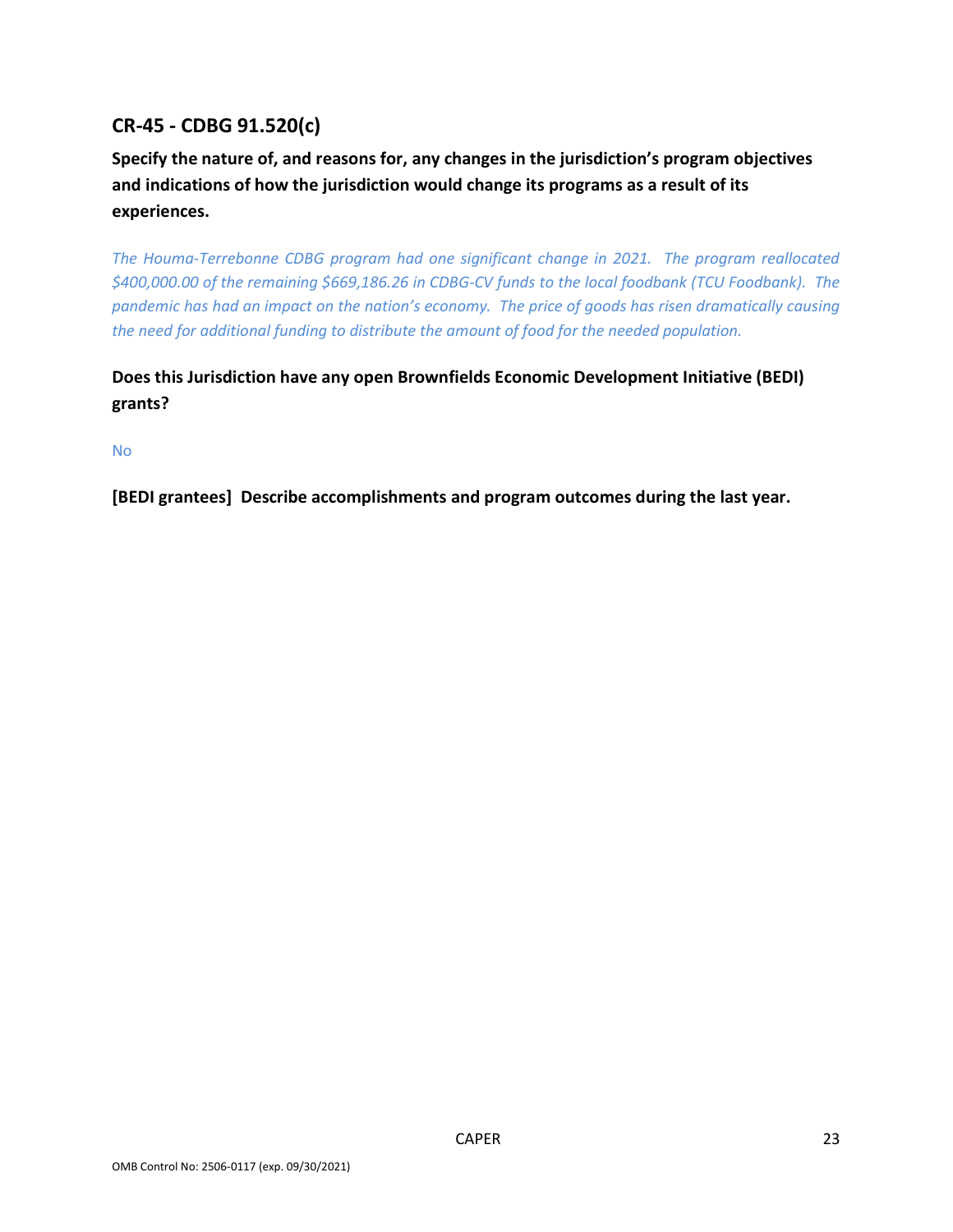# CR-50 - HOME 91.520(d)

# Include the results of on-site inspections of affordable rental housing assisted under the program to determine compliance with housing codes and other applicable regulations

Please list those projects that should have been inspected on-site this program year based upon the schedule in §92.504(d). Indicate which of these were inspected and a summary of issues that were detected during the inspection. For those that were not inspected, please indicate the reason and how you will remedy the situation.

All 4 HOME-assisted TBRA rental units were inspected prior to occupancy. Any deficiencies found are required to be addressed, prior to the signing of a lease agreement. HOME-assisted CHDO owned rental units are typically inspected more frequently than required by the Home Investment Partnerships Program because they are occupied by Housing Choice Voucher (Section 8) holders. The Housing Choice Voucher program requires housing units to be inspected not less than once every twenty-four months.

# Provide an assessment of the jurisdiction's affirmative marketing actions for HOME units. 92.351(b)

Affirmative marketing consists of actions to provide information and otherwise attract eligible persons in the housing market area to available housing without regard to race, color, national origin, sex, religion, familial status, or disability.

The Department of Housing & Human Services provides information regarding fair housing on its community and the community of the development of the community webpage http://www.tpcg.org/index.php?f=community\_development&p=related\_info\_that\_includes\_links to the HUD "Equal Opportunity for All" booklet and Fair Housing complaint forms. HUD fair housing posters are also displayed throughout the TPCG Department of Housing and Human Services.

Terrebonne Parish Consolidated Government partners with homeless agencies that provide emergency shelter and transitional housing, along with other member agencies of the Louisiana Coastal Homeless Coalition to inform persons residing in homeless shelters and transitional housing about the availability of permanent housing through the Tenant Based Rental Assistance Program (TBRA). This marketing process has been very successful. Referrals are received on a consistent basis.

Community Housing Development Organizations (CHDOs) that own single-family rental units funded by the HOME Program are encouraged to market their units to the Terrebonne Parish Section 8 Program and Start Corporation to attract eligible persons who may otherwise not be aware of and apply for available affordable housing.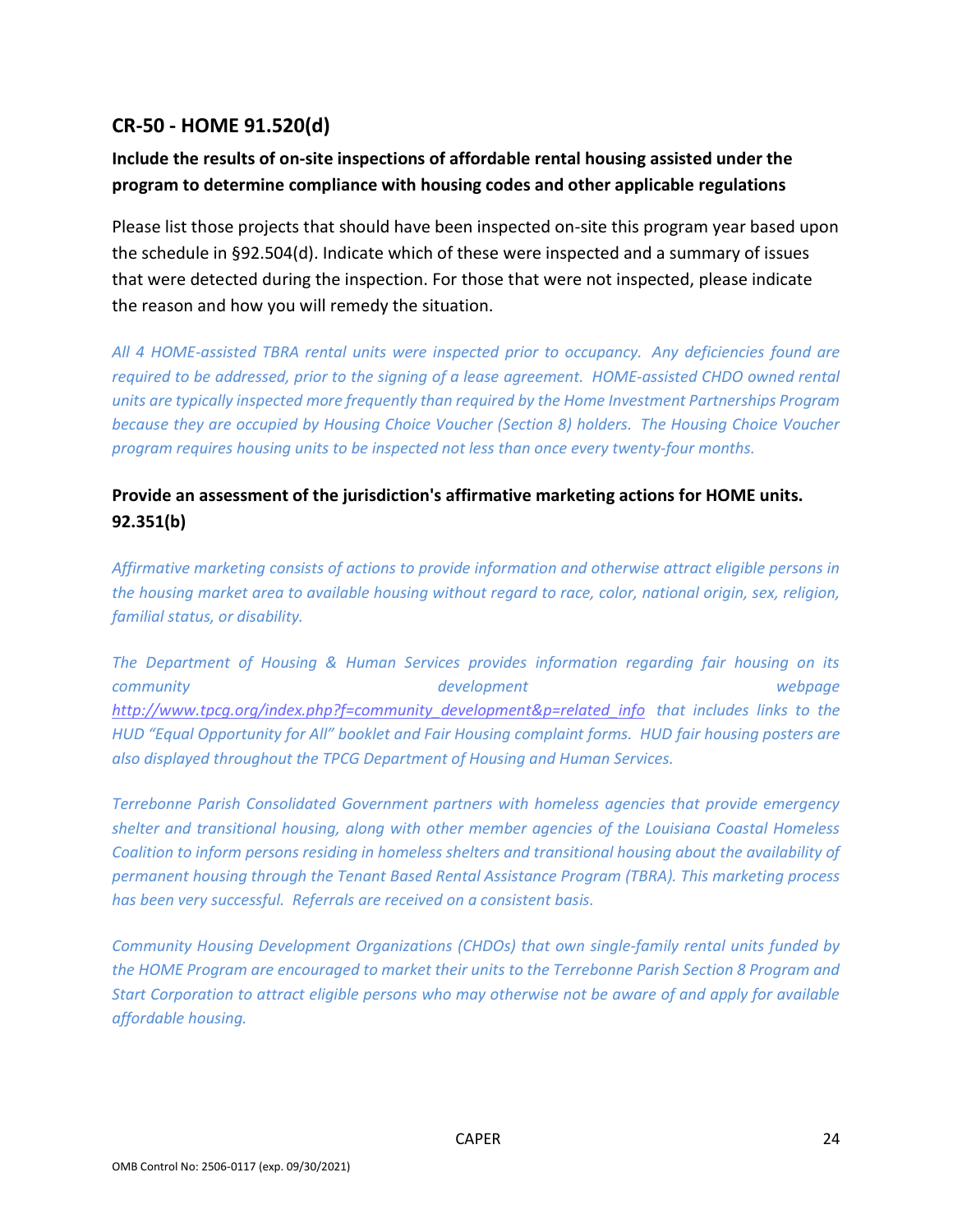# Refer to IDIS reports to describe the amount and use of program income for projects, including the number of projects and owner and tenant characteristics

CHDO project repayments in the amount of \$17,983.30 were collected in 2021 and reported in IDIS as program income. \$16,184.97 was expended on Tenant Based Rental Assistance subsidy payments. The total reported number of activities and owner/tenant characteristics are combined with the totals as reported in all other sections of the CAPER.

# Describe other actions taken to foster and maintain affordable housing. 91.220(k) (STATES ONLY: Including the coordination of LIHTC with the development of affordable housing). 91.320(j)

Parkwood Place is an affordable housing subdivision that has been developed in East Houma with strategic financing terms for the developer along with loans and subsidies available to first-time homebuyers from local lenders, USDA, The Houma Terrebonne Public Trust Finance Authority and Terrebonne Parish Consolidated Government. At least 51% of the homes constructed are mandated to be sold or rented to households at or below 80% of median income. This project that will provide for 144 new homes is funded with HUD dollars that were allocated to Terrebonne Parish by the Louisiana Office of Community Development as a result of Hurricanes Gustav and Ike.

Bayou Cane Apartments also funded in part with HUD dollars that were allocated to Terrebonne Parish by the Louisiana Office of Community Development as a result of Hurricanes Gustav and Ike, added 82 mixed income units to the Terrebonne Rental Market. This facility was development by Renaissance Neighborhood Development Corporation, a subsidiary of Volunteers of American in partnership with Terrebonne Parish Consolidated Government. HUD funds were leveraged with Louisiana Low Income Housing Tax Credits and private investments.

 In 2017, Renaissance Neighborhood Development Corporation again partnered with TPCG to renovate a historic school building in downtown Houma. The renovation provided 47 studio apartments, along with the new construction of 56 additional units on the same site. This senior housing facility, known as Academy Place Apartments, offers 103 mixed income units for persons 62 years of age and older. The building and site were provided by Terrebonne Parish Consolidated Government and financed by Terrebonne Council on Aging, Louisiana Low Income Housing Tax Credits, Historic Tax Credits and private investments.

The Terrebonne Parish In-Fill Housing Program funded by HUD through the Louisiana Office of Community Development as a result of Hurricanes Gustav and Ike has added 26 affordable single-family rental units to Terrebonne's housing market to date. It is anticipated that at least 14 additional units will be added in 2022.

The TPCG Department of Housing and Human Services via HUD Continuum of Care funding that was made available in 2019 by the Louisiana Housing Corporation provides affordable rental housing to 13 literally